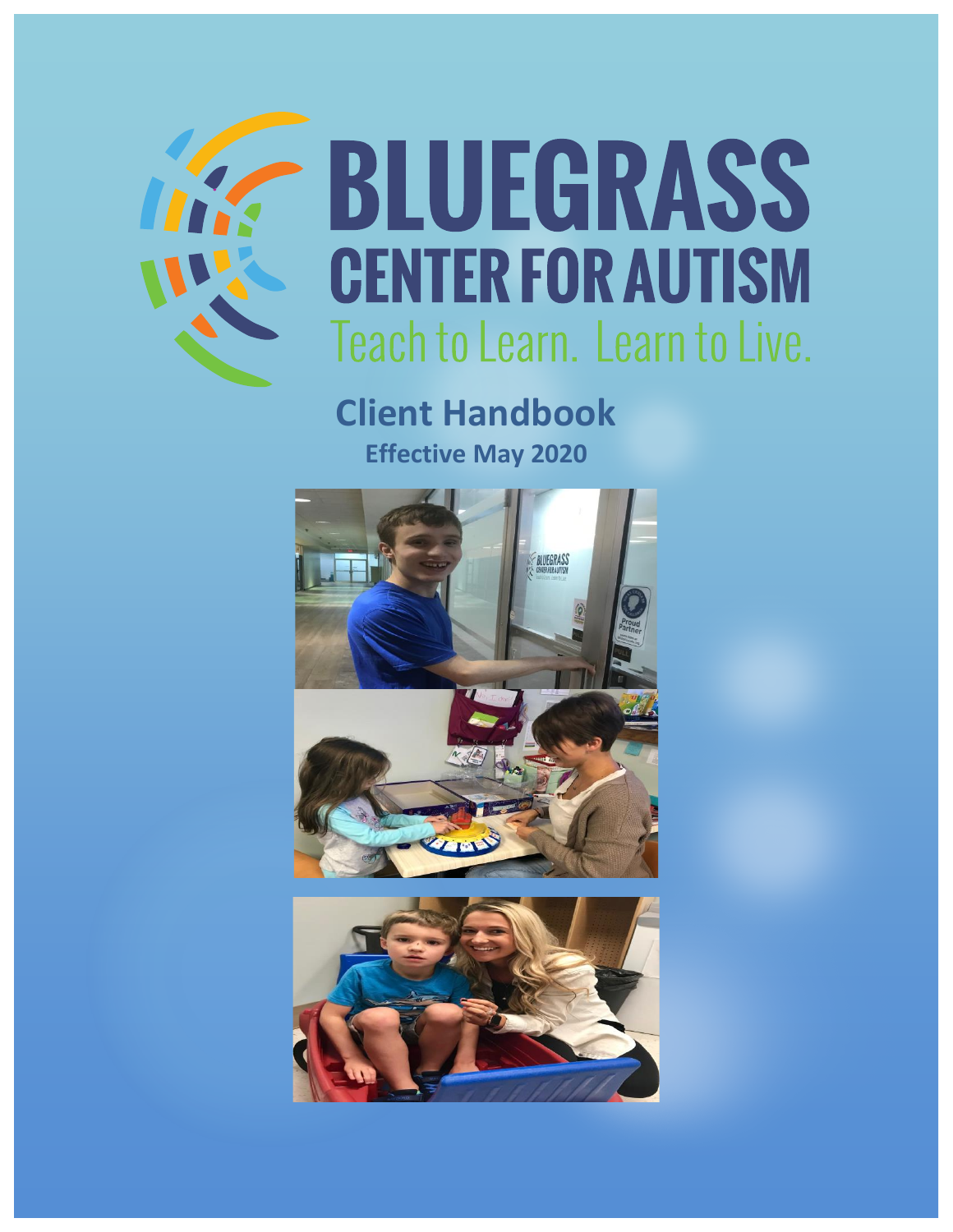#### **WELCOME!**

Welcome to Bluegrass Center for Autism! Please know how excited we are that you have chosen BCA to be a part of your child's journey. Your dedication to your child and to BCA, makes a significant impact on you, your child, your family and the autism community.

Bluegrass Center for Autism's mission is to provide children and young adults affected by autism with an individualized spectrum of services for lifelong success.

To achieve this requires patience, persistence and TEAM WORK. The parent/caregiver relationship with the BCA Team is crucial to success. Whether you are with us for one year, or twenty, we promise that through hard work and commitment to services you will have a long-lasting impact on improving the life of your child.

This Client Handbook was designed to provide you with the insight necessary to be a successful and responsible consumer of BCA services. It tells you our history, what we expect from our clients, and our philosophies. Please read it carefully and use it as a reference tool for any questions you may have about our unique organization.

Once again, we are glad you chose BCA and we thank you for supporting our mission!

Christen Byrne, BCaBA, LABA Executive Director Bluegrass Center for Autism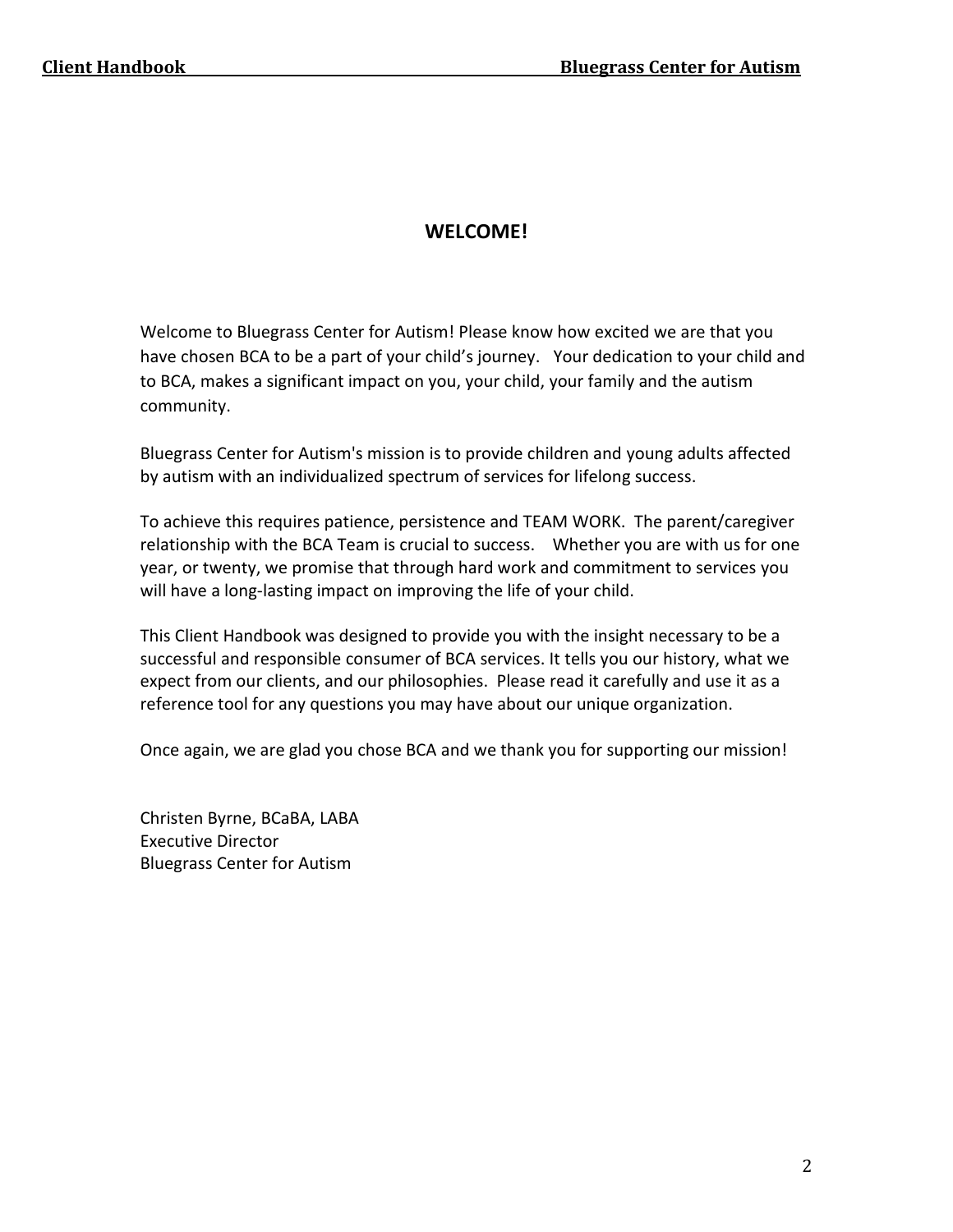#### **Important Information about the Client Handbook**

While Bluegrass Center for Autism wants to provide you with as much insight as possible, we realize we cannot cover every possible situation or opportunity. The policies, programs and procedures described in the Client Handbook are simply guidelines and are presented in summary form, as a matter of information only. If questions arise about how these policies, programs and procedures are applied, final decisions regarding interpretation rests with the Bluegrass Center for Autism's leadership team. We also reserve the right to modify or change any of these guidelines or other policies or procedures at any time. When changes do occur, we will develop, implement and interpret best practices compatible with our mission and the guidelines of the Behavioral Analysis Certification Board as well as American Speech-Language-Hearing Association and Behavioral Health Center of Excellence Requirements. Should changes occur during your time with us, you will receive updated information concerning those changes as soon as practical.

#### **Questions**

If you have difficulty understanding any portion of the Client Handbook, or if you have any questions about the policies, procedures and/or guidelines in this handbook please discuss them with a member of the Bluegrass Center for Autism Administrative Team.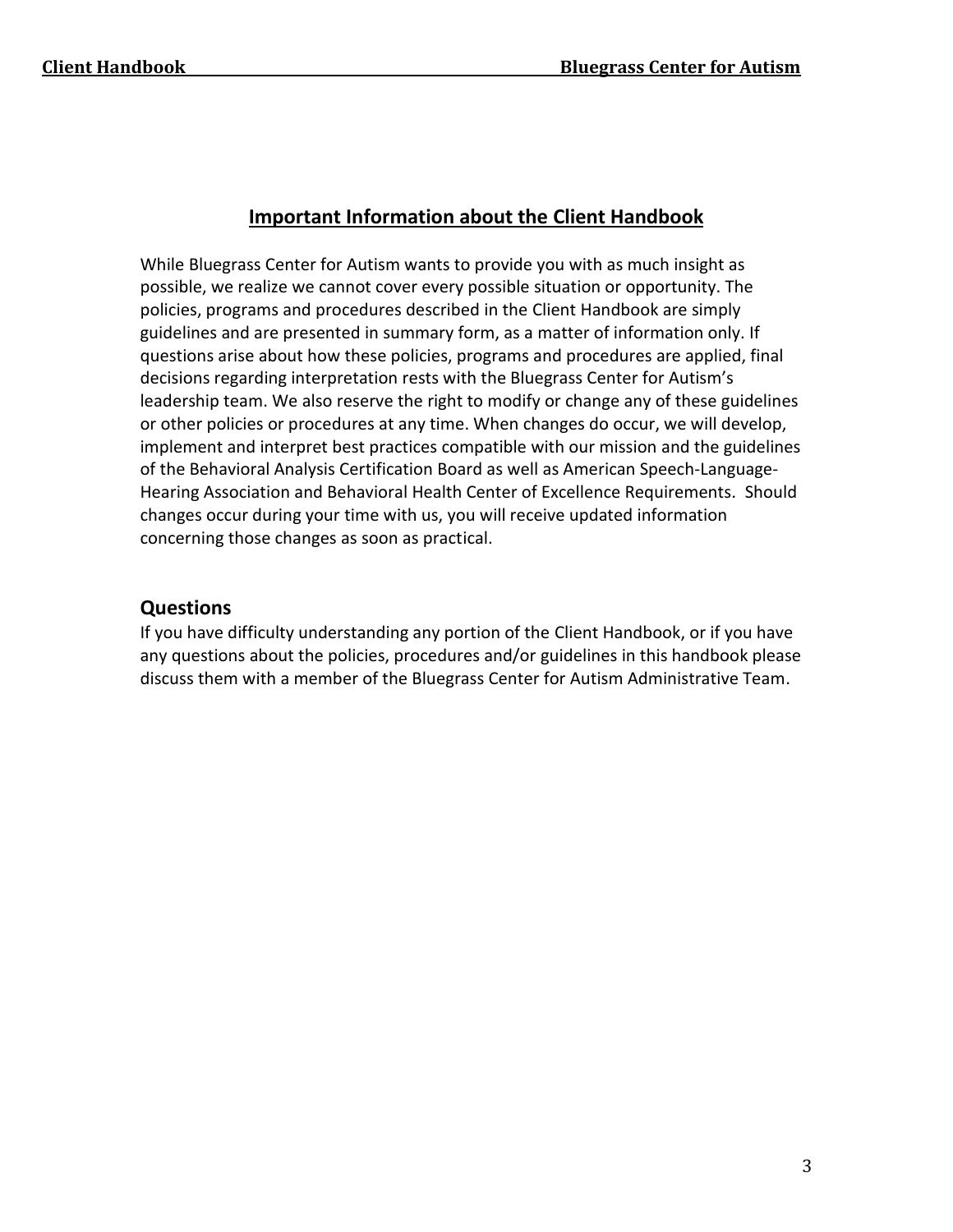#### **CONTENTS**

| <b>About Bluegrass Center for</b>                                                                                                                                                                                             |    |   |
|-------------------------------------------------------------------------------------------------------------------------------------------------------------------------------------------------------------------------------|----|---|
| Autism                                                                                                                                                                                                                        | 6  |   |
|                                                                                                                                                                                                                               |    | 6 |
| Our                                                                                                                                                                                                                           |    |   |
|                                                                                                                                                                                                                               |    |   |
| $\overline{\phantom{0}}$ 7                                                                                                                                                                                                    |    |   |
| Our                                                                                                                                                                                                                           |    |   |
|                                                                                                                                                                                                                               |    |   |
| $\overline{7}$                                                                                                                                                                                                                |    |   |
| On the                                                                                                                                                                                                                        |    |   |
|                                                                                                                                                                                                                               |    | 8 |
| <b>Diversity and</b>                                                                                                                                                                                                          |    |   |
|                                                                                                                                                                                                                               |    | 8 |
| Equal Employment                                                                                                                                                                                                              |    |   |
|                                                                                                                                                                                                                               | 8  |   |
| Workplace                                                                                                                                                                                                                     |    |   |
|                                                                                                                                                                                                                               | 9  |   |
| Harassment                                                                                                                                                                                                                    |    |   |
| Prevention_________                                                                                                                                                                                                           | 9  |   |
| <b>General Employment</b>                                                                                                                                                                                                     |    |   |
|                                                                                                                                                                                                                               | 10 |   |
| Team Member                                                                                                                                                                                                                   |    |   |
|                                                                                                                                                                                                                               | 10 |   |
| Employment of                                                                                                                                                                                                                 |    |   |
|                                                                                                                                                                                                                               | 11 |   |
| Employment of                                                                                                                                                                                                                 |    |   |
| Relatives and the contract of the contract of the contract of the contract of the contract of the contract of the contract of the contract of the contract of the contract of the contract of the contract of the contract of |    |   |
| Background Investigations and Motor Vehicle Records Check                                                                                                                                                                     |    |   |
| 12                                                                                                                                                                                                                            |    |   |
| Immigration Law                                                                                                                                                                                                               |    |   |
|                                                                                                                                                                                                                               | 12 |   |
| <b>Confidential Nature of</b>                                                                                                                                                                                                 |    |   |
| 13                                                                                                                                                                                                                            |    |   |
| Personnel Records and Information                                                                                                                                                                                             |    |   |
| 13                                                                                                                                                                                                                            |    |   |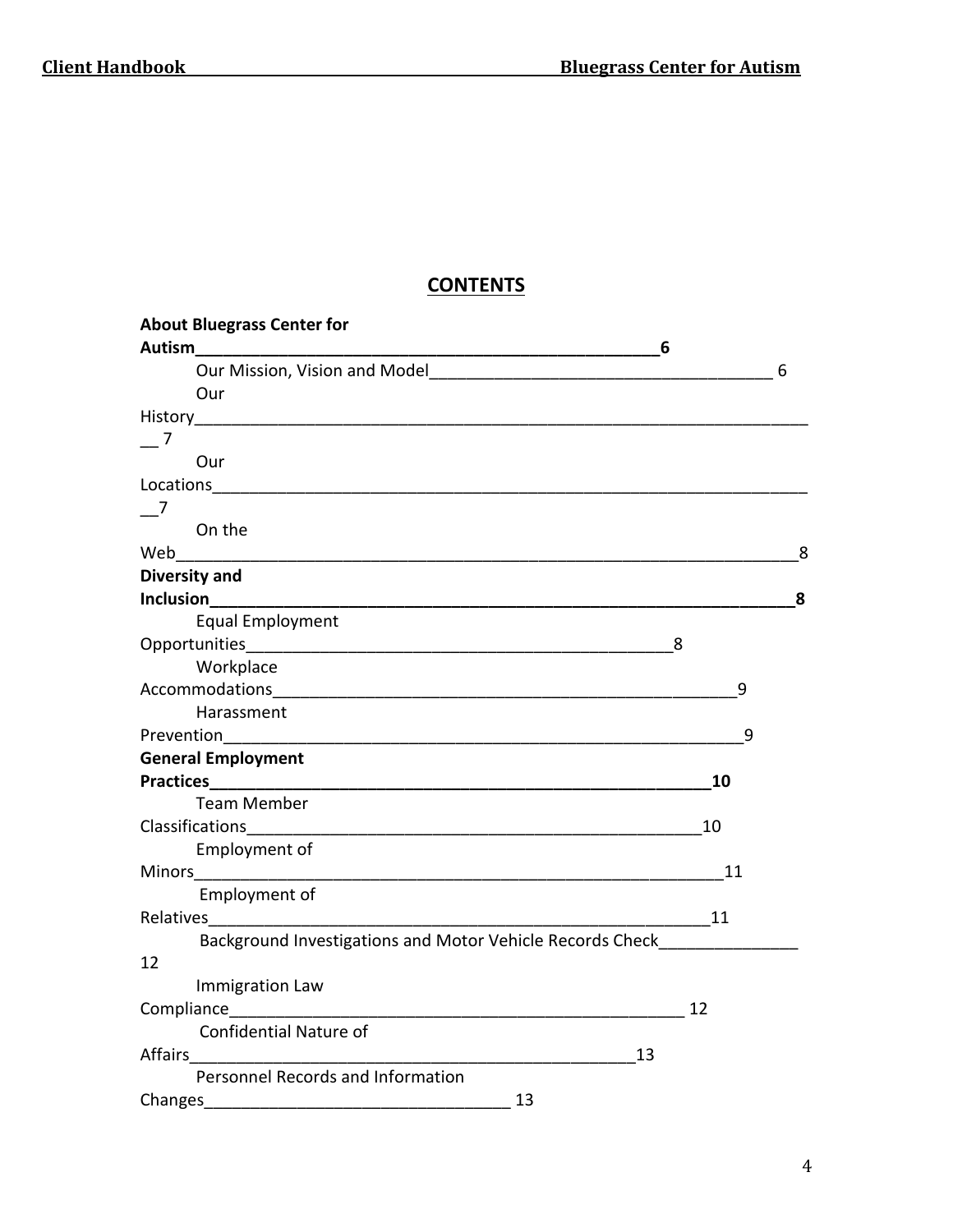| Open Door                                                                                                                                                                                                                      |    |    |    |
|--------------------------------------------------------------------------------------------------------------------------------------------------------------------------------------------------------------------------------|----|----|----|
|                                                                                                                                                                                                                                |    |    | 14 |
|                                                                                                                                                                                                                                |    |    | 14 |
| Outside                                                                                                                                                                                                                        |    |    |    |
|                                                                                                                                                                                                                                |    |    | 14 |
| Paydays and the contract of the contract of the contract of the contract of the contract of the contract of the                                                                                                                |    |    |    |
| 14                                                                                                                                                                                                                             |    |    |    |
| Time                                                                                                                                                                                                                           |    |    |    |
|                                                                                                                                                                                                                                |    |    |    |
| - 15                                                                                                                                                                                                                           |    |    |    |
| Payroll Deductions and                                                                                                                                                                                                         |    |    |    |
|                                                                                                                                                                                                                                | 15 |    |    |
| Salary                                                                                                                                                                                                                         |    |    |    |
|                                                                                                                                                                                                                                |    |    | 15 |
|                                                                                                                                                                                                                                |    |    | 16 |
| Mileage                                                                                                                                                                                                                        |    |    |    |
|                                                                                                                                                                                                                                |    |    | 16 |
| Travel                                                                                                                                                                                                                         |    |    |    |
|                                                                                                                                                                                                                                |    |    | 17 |
| <b>Meals and Rest</b>                                                                                                                                                                                                          |    |    |    |
|                                                                                                                                                                                                                                |    | 17 |    |
| Separation of                                                                                                                                                                                                                  |    |    |    |
|                                                                                                                                                                                                                                |    | 17 |    |
| <b>Pregnancy Workers</b>                                                                                                                                                                                                       |    |    |    |
|                                                                                                                                                                                                                                |    | 18 |    |
| References and Personnel                                                                                                                                                                                                       |    |    |    |
| Data the control of the control of the control of the control of the control of the control of the control of the control of the control of the control of the control of the control of the control of the control of the con | 18 |    |    |
| Work                                                                                                                                                                                                                           |    |    |    |
|                                                                                                                                                                                                                                |    |    |    |
| 19                                                                                                                                                                                                                             |    |    |    |
| Growth and                                                                                                                                                                                                                     |    |    |    |
| Development                                                                                                                                                                                                                    |    |    | 19 |
| <b>Hiring Practices and Position</b>                                                                                                                                                                                           |    |    |    |
|                                                                                                                                                                                                                                | 19 |    |    |
| Orientation Period and On-                                                                                                                                                                                                     |    |    |    |
|                                                                                                                                                                                                                                | 20 |    |    |
| Job Duties and                                                                                                                                                                                                                 |    |    |    |
|                                                                                                                                                                                                                                |    | 20 |    |
| Team Member Performance                                                                                                                                                                                                        |    |    |    |
| Evaluations                                                                                                                                                                                                                    | 20 |    |    |
| Training and                                                                                                                                                                                                                   |    |    |    |
|                                                                                                                                                                                                                                |    | 21 |    |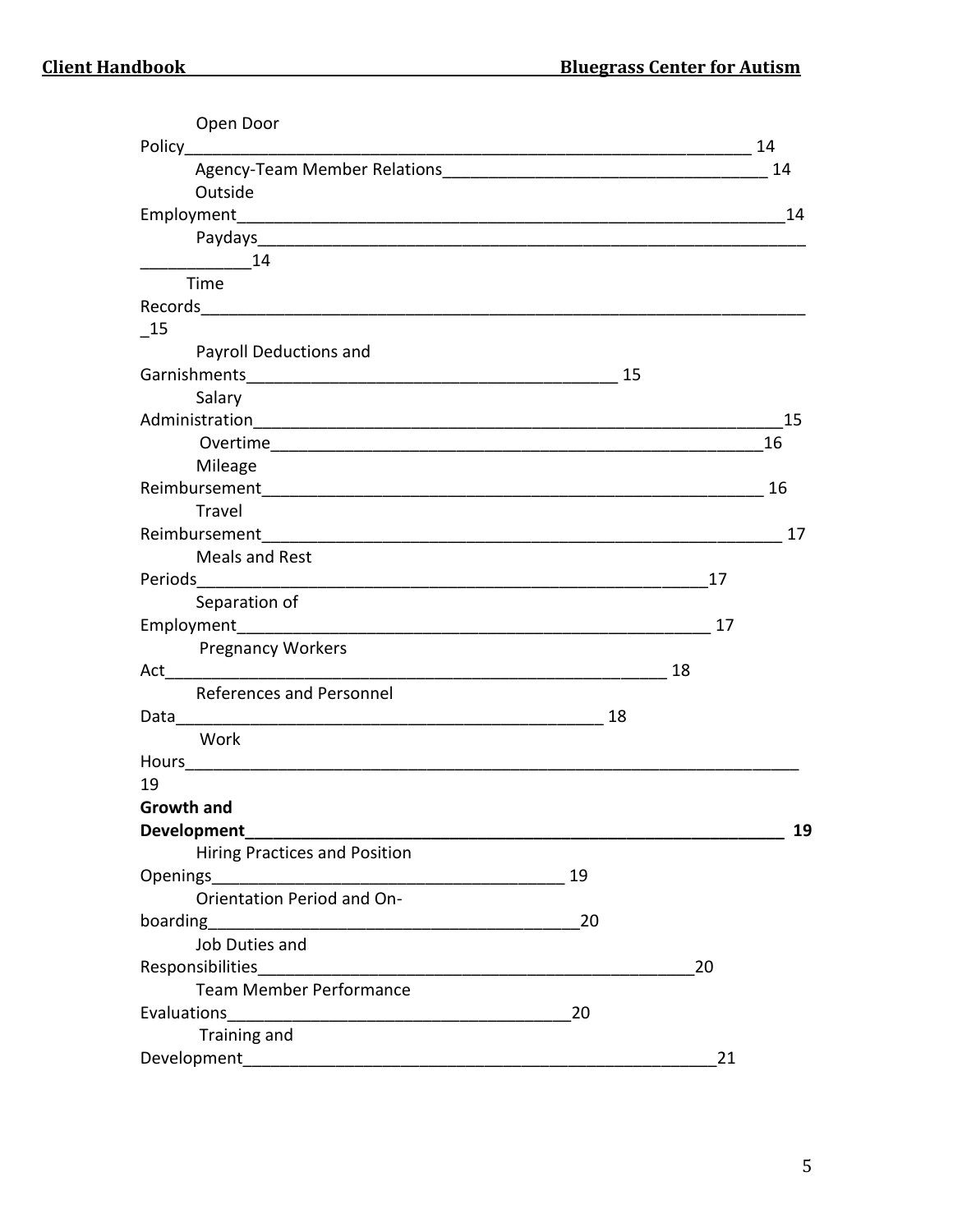| <b>Team Member</b>                                                                                                                                                                                                            |     |    |
|-------------------------------------------------------------------------------------------------------------------------------------------------------------------------------------------------------------------------------|-----|----|
|                                                                                                                                                                                                                               |     | 21 |
|                                                                                                                                                                                                                               |     |    |
| Group                                                                                                                                                                                                                         |     |    |
| Insurance <u>_____________________</u>                                                                                                                                                                                        |     | 21 |
| <b>Consolidated Omnibus Budget Reconciliation</b>                                                                                                                                                                             |     |    |
| $(COBRA)$ 22                                                                                                                                                                                                                  |     |    |
|                                                                                                                                                                                                                               |     | 22 |
| Bereavement                                                                                                                                                                                                                   | 22  |    |
| Time Off to                                                                                                                                                                                                                   |     |    |
|                                                                                                                                                                                                                               |     | 22 |
| Jury                                                                                                                                                                                                                          |     |    |
|                                                                                                                                                                                                                               |     |    |
| $-$ 23                                                                                                                                                                                                                        |     |    |
| Witness                                                                                                                                                                                                                       |     |    |
|                                                                                                                                                                                                                               |     | 23 |
| Military                                                                                                                                                                                                                      |     |    |
| Leave and the contract of the contract of the contract of the contract of the contract of the contract of the contract of the contract of the contract of the contract of the contract of the contract of the contract of the |     | 23 |
| Family and Medical Leave                                                                                                                                                                                                      |     |    |
| 23                                                                                                                                                                                                                            |     |    |
| Personal Leave of                                                                                                                                                                                                             |     |    |
|                                                                                                                                                                                                                               | -25 |    |
| <b>Standards of</b>                                                                                                                                                                                                           |     |    |
|                                                                                                                                                                                                                               |     |    |
| 26                                                                                                                                                                                                                            |     |    |
| <b>Corrective Action</b>                                                                                                                                                                                                      |     |    |
|                                                                                                                                                                                                                               | 27  |    |
| Customer                                                                                                                                                                                                                      |     |    |
|                                                                                                                                                                                                                               |     | 27 |
| Attendance and                                                                                                                                                                                                                |     |    |
| Punctuality                                                                                                                                                                                                                   | 27  |    |
| Job                                                                                                                                                                                                                           |     |    |
|                                                                                                                                                                                                                               |     |    |
| 28                                                                                                                                                                                                                            |     |    |
| Attire and                                                                                                                                                                                                                    |     |    |
| Grooming                                                                                                                                                                                                                      |     | 28 |
|                                                                                                                                                                                                                               |     | 28 |
| Reasonable Accommodations of Religious                                                                                                                                                                                        |     |    |
| <b>Beliefs</b><br>29                                                                                                                                                                                                          |     |    |
| Contract                                                                                                                                                                                                                      |     |    |
| Signing                                                                                                                                                                                                                       |     | 29 |
| Solicitation and                                                                                                                                                                                                              |     |    |
| Distribution                                                                                                                                                                                                                  | 29  |    |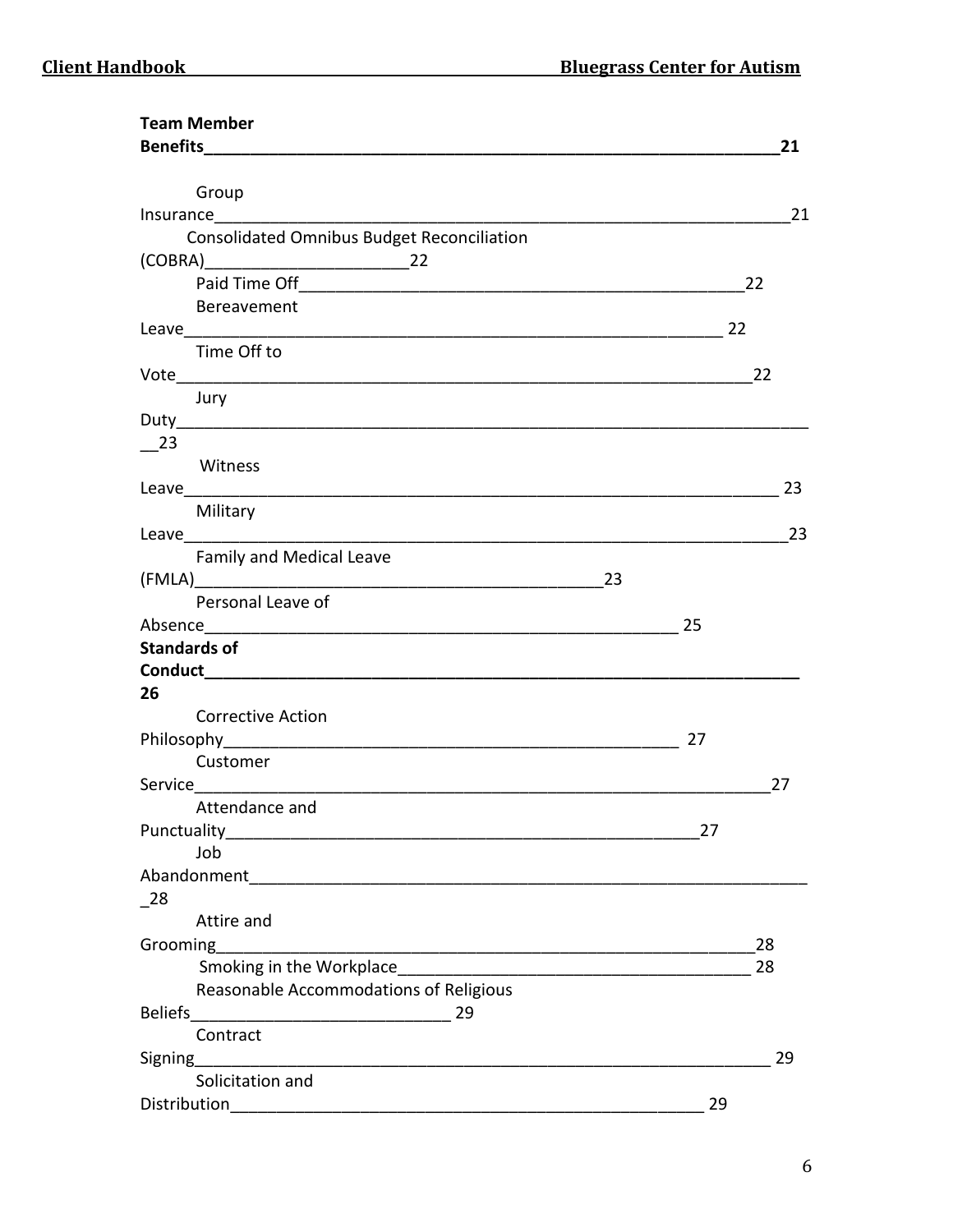| Political                                                      |    |      |
|----------------------------------------------------------------|----|------|
| Involvement                                                    |    | 29   |
| <b>Public and Media</b>                                        |    |      |
|                                                                | 29 |      |
| Social                                                         |    |      |
|                                                                |    |      |
| 30                                                             |    |      |
| Information                                                    |    |      |
|                                                                |    | - 30 |
|                                                                |    | 31   |
|                                                                |    |      |
| Off-Duty                                                       |    |      |
|                                                                |    |      |
| Arrest and                                                     |    |      |
| Incarceration                                                  |    | 33   |
| Conflicts of Interest <b>Conflicts</b> of Interest             |    | - 33 |
| <b>Examples of Unacceptable</b>                                |    |      |
| Behavior 34                                                    |    |      |
| Additional Standards for Executive Management                  |    | 35   |
| Workplace Health, Safety and Security North Banks and Security |    | 36   |
| A Message to New Team                                          |    |      |
| <b>Members</b>                                                 |    |      |
| Workplace                                                      |    |      |
|                                                                |    | 37   |
| Firearms and                                                   |    |      |
|                                                                | 37 |      |
| Drug Free                                                      |    |      |
|                                                                |    | 38   |
| Prohibited                                                     |    |      |
| Conduct                                                        |    | 38   |
| Safety and Accident                                            |    |      |
|                                                                | 38 |      |
|                                                                |    |      |
| 39                                                             |    |      |
| Drug and Alcohol                                               |    |      |
|                                                                | 39 |      |
| <b>Reasonable Cause</b>                                        |    |      |
| Testing _____________________                                  | 39 |      |
| <b>Modification of Test</b>                                    |    |      |
| Sample                                                         | 39 |      |
| Test Results, Record Keeping and                               |    |      |
| Confidentiality<br>39                                          |    |      |
| Searches                                                       |    |      |
| 39                                                             |    |      |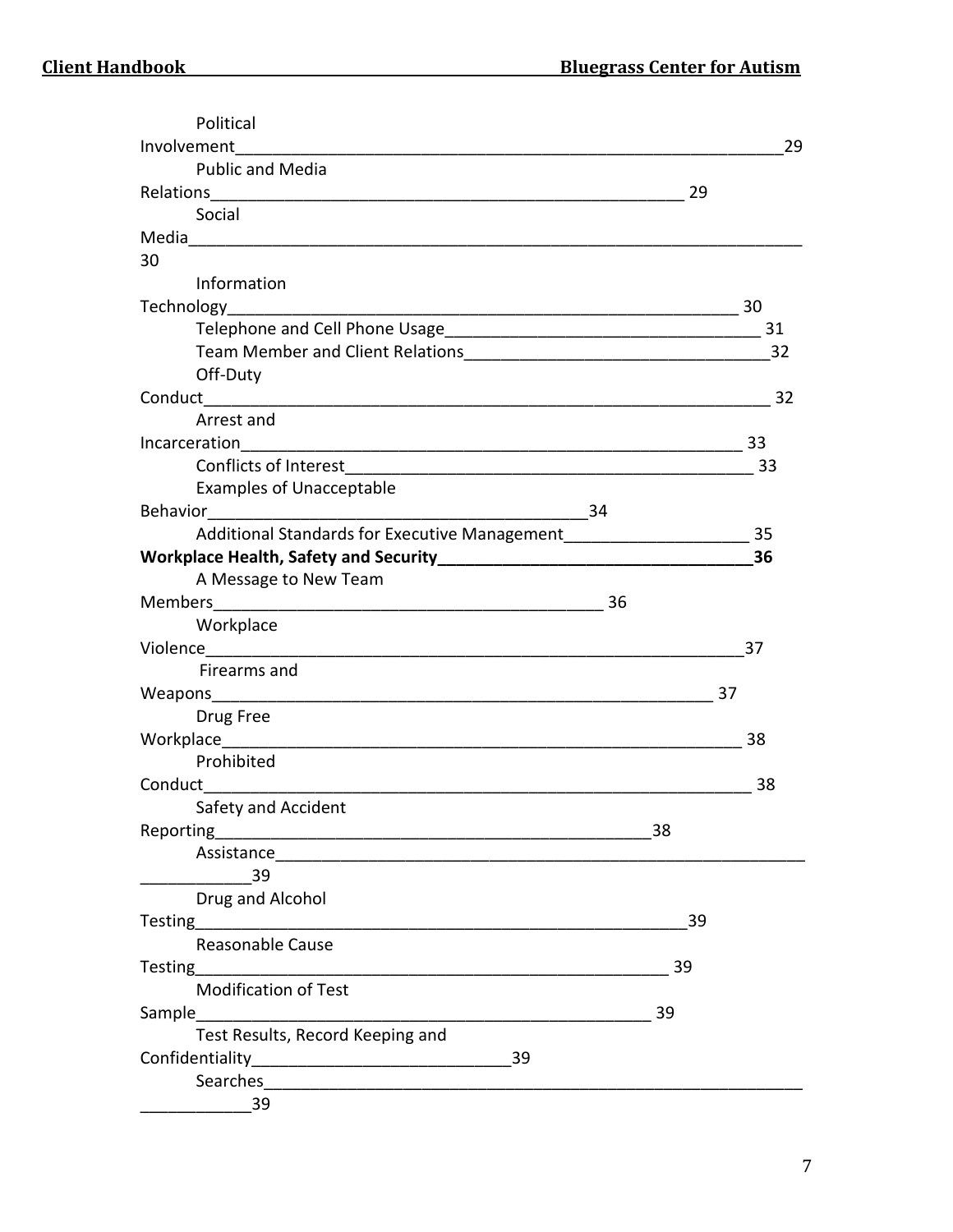| Service                                                               |    |    |
|-----------------------------------------------------------------------|----|----|
|                                                                       |    | 40 |
| Visitor                                                               |    |    |
|                                                                       |    |    |
| 41                                                                    |    |    |
| Hazard                                                                |    |    |
|                                                                       |    | 41 |
| <b>CPR and First</b>                                                  |    |    |
| Aid                                                                   | 41 |    |
| Bloodborne                                                            |    |    |
|                                                                       | 42 |    |
| Equipment in the                                                      |    |    |
|                                                                       | 42 |    |
| <b>Emergency Action</b>                                               |    |    |
|                                                                       | 42 |    |
| Inclement                                                             |    |    |
|                                                                       |    | 43 |
| Fire                                                                  |    |    |
|                                                                       |    |    |
| 43                                                                    |    |    |
| <b>Bomb</b>                                                           |    |    |
|                                                                       |    |    |
| 43                                                                    |    |    |
| Subpoenas, Search Warrants, Investigations and Legal Actions          |    |    |
| 43                                                                    |    |    |
| Inspection of                                                         |    |    |
|                                                                       | 44 |    |
| Confidential Information and                                          |    |    |
| 44                                                                    |    |    |
| Internal                                                              |    |    |
| <b>Theft</b>                                                          |    |    |
| 44                                                                    |    |    |
| Reporting                                                             |    |    |
|                                                                       |    | 45 |
| Facility                                                              |    |    |
| Security <b>Constant Community</b> Security <b>Constant Community</b> |    |    |
| 45                                                                    |    |    |
|                                                                       |    |    |
| $\overline{a}$ 45                                                     |    |    |
| <b>Suggestions and Other</b>                                          |    |    |
| <b>Communications</b>                                                 | 46 |    |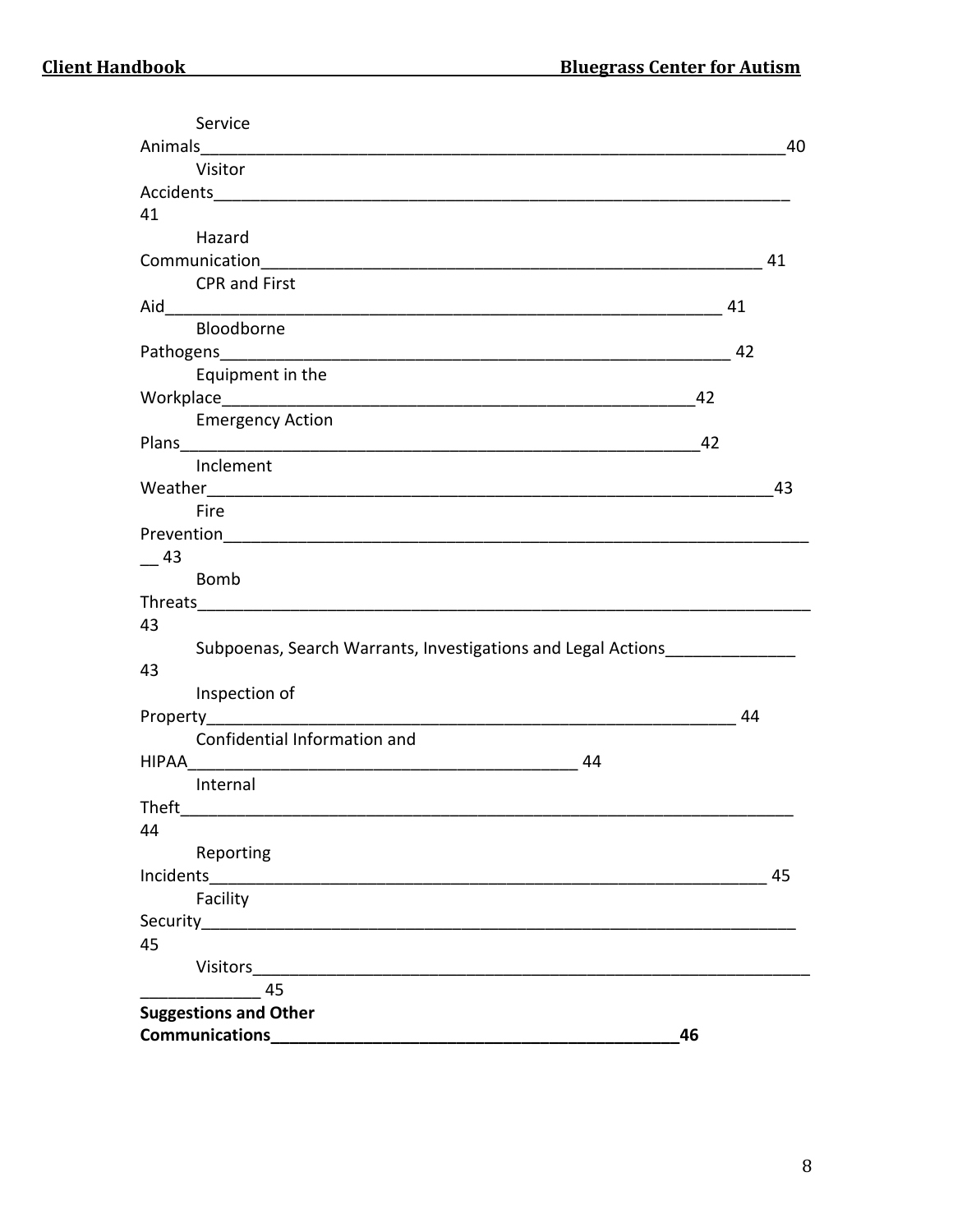#### **About Bluegrass Center for Autism**

#### **Our Mission, Vision and Model**

Bluegrass Center for Autism's mission is to provide children and adults affected by autism with an individualized spectrum of services for lifelong success.

The vision of Bluegrass Center for Autism aspires to remediate deficits and strengthen abilities in the critical areas of:

- Functional Communication
- Functional Social Interaction
- Functional Emotional Regulation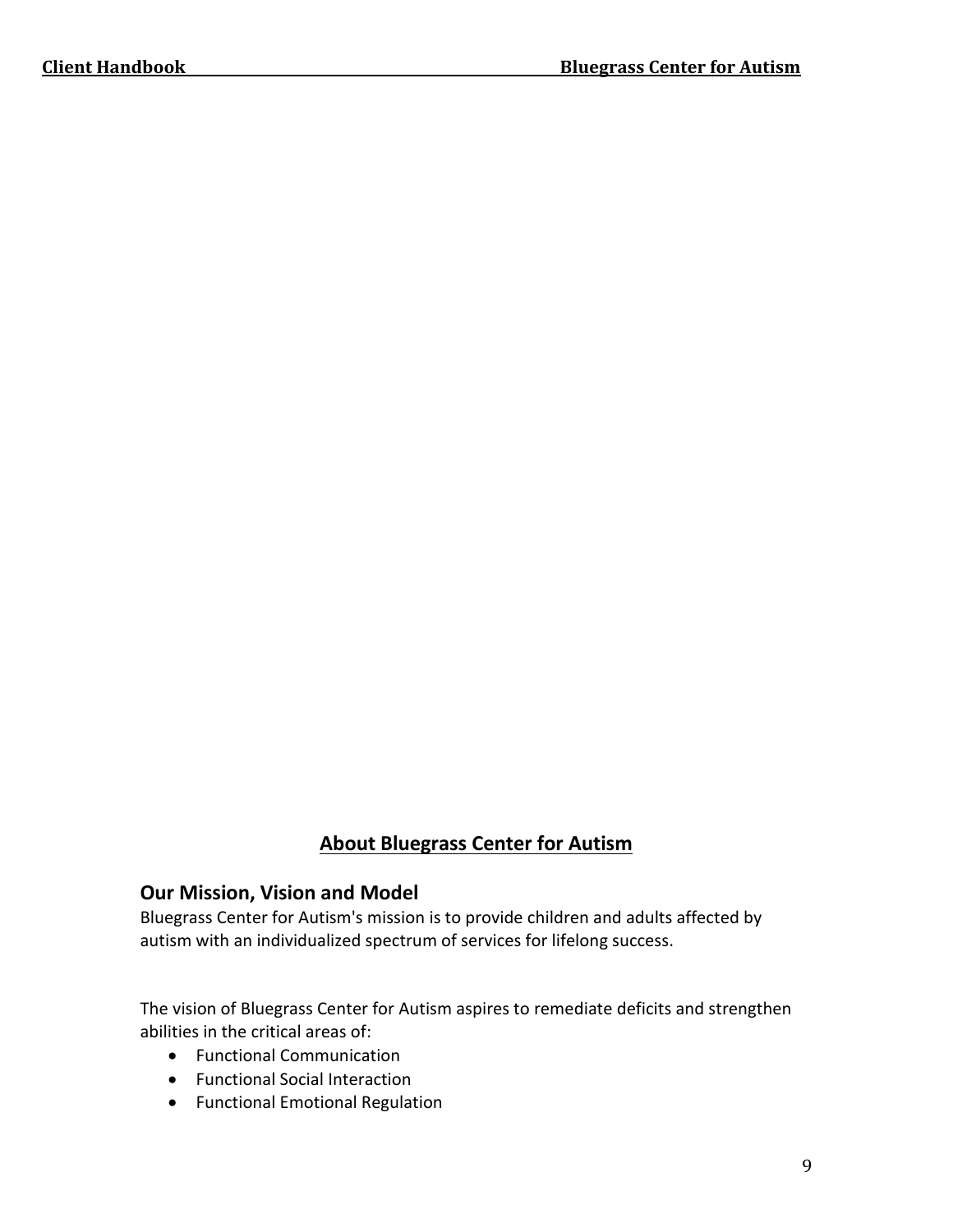• Functional Academic Skills

Bluegrass Center for Autism's model is an integrated teaching approach, which begins with a strong foundation in ABA (Applied Behavior Analysis) while incorporating Speech-Language Therapy, motor skill's training, social skills training, independent living skills, vocational training and functional academics. We offer 1:1 child-instructor ratio in all our teams, resulting in the most intensely individualized instruction available. Community based services are provided with a 1:1 ratio, as well.

Bluegrass Center for Autism understands that children on the autism spectrum are successful when exposed to multiple opportunities to acquire, master, maintain and generalize skills within a variety of settings. We provide our children and young adults with over 100 learning opportunities every hour throughout the day to accelerate the learning process. Our highly structured days deliver an individualized experience to meet each child's specific needs and promote their learning potential. Bluegrass Center for Autism uses evidence-based treatment approaches to create an intensive therapeutic setting to maximize each child's ability to communicate, learn, adapt and be successful.

Bluegrass Center for Autism utilizes ABA based teaching techniques individualized to each child while focusing on the development of communication, social skills, life skills and functional academics when appropriate. ABA involves the use of objective data to make decisions and determine how well goals are being achieved. The data we collect tells us when a change in teaching needs to be made or when a learner is ready to move to a more advanced skill. Our ABA based model includes:

- Year-round intensive treatment program for ages 3-24.
- Individualized instruction designed around each child's learning style.
- One to one services with highly trained instructors.
- Individualized programs to encourage social, academic and life skills.
- Daily data and program analysis to accurately monitor each child's progress.
- Vocational Training
- Community based services to prepare children with foundational learning skills and communication.

#### **Our History**

Bluegrass Center for Autism began as a response to the need for a center designed for children on the autism spectrum in 2010 as the Academy at Saint Andrews in Louisville, Kentucky. Over the years, and as the need for our services grew, the Academy at Saint Andrews grew beyond the basement of the Saint Andrews Church, and Bluegrass Center for Autism was born. As Bluegrass Center for Autism we committed ourselves to providing quality intensive 1:1 treatment utilizing the principles and methodologies of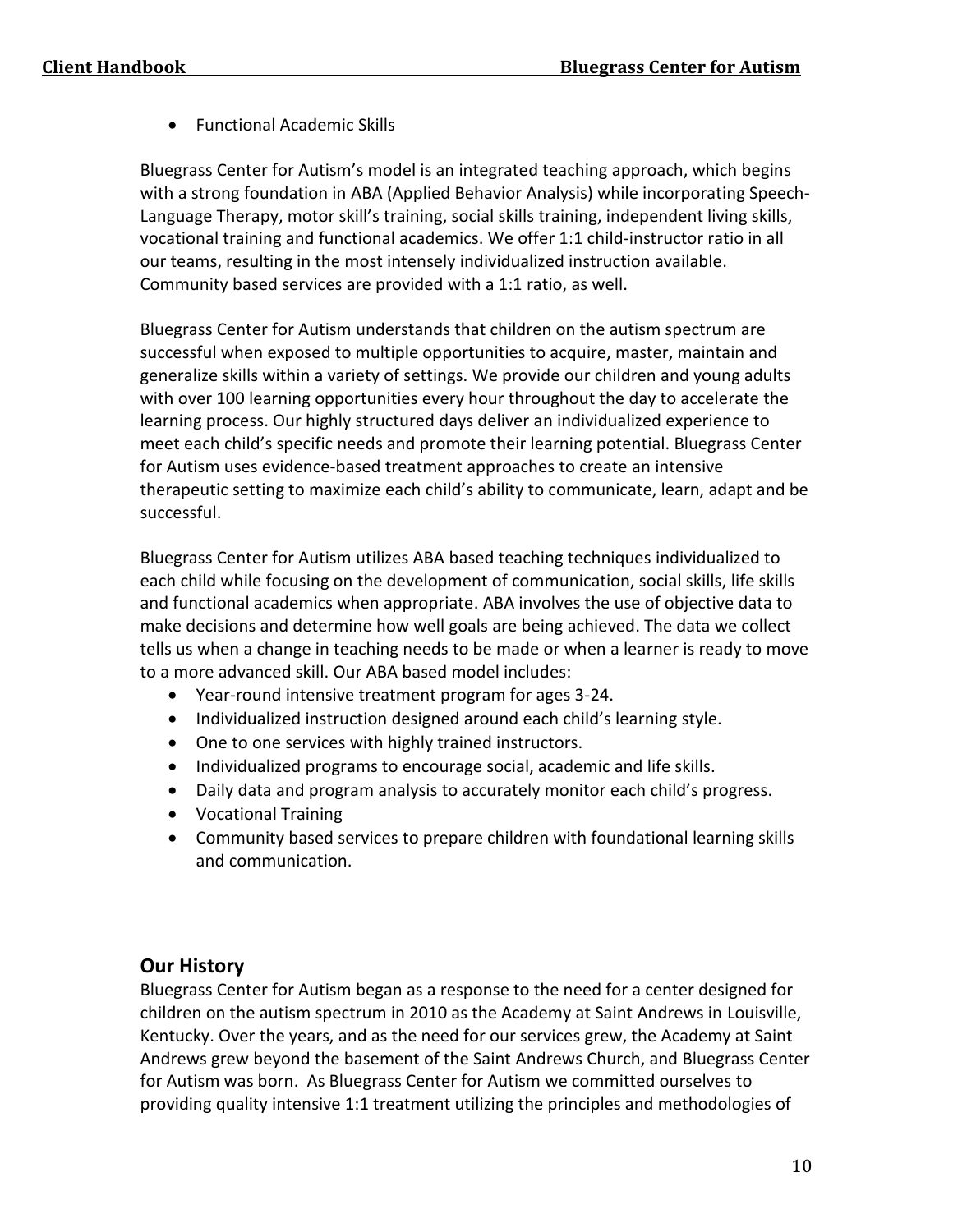Behavior Analysis while incorporating the benefits of Speech Pathology. We moved to two locations to serve two separate age groups. Kosair Charities, Inc. donates our building on Bluegrass Parkway in Jeffersontown, which serves children aged three years old to eleven years old. The Metts family donates our space at the Mid-City Mall serving our children and young adults aged twelve years old to twenty-four years old.

#### **Our Locations**

As you have already learned in "Our History", Bluegrass Center for Autism has two campuses in Louisville, KY. One located in Jeffersontown on Bluegrass Parkway, and our other campus is located on Bardstown Road in the Mid-City Mall. Our Jeffersontown location is considered our Kosair Charities East Campus and is designed for supporting our children ages three to eleven years old. Our Mid-City Mall location is considered our Mid-City Campus and is designed for supporting our children and young adults ages twelve to twenty-four years old.

#### Kosair Charities East Campus: **Mid City Campus:** Mid City Campus:

(502) 473-7219 (502)473-7219

9810 Bluegrass Parkway 1250 Bardstown, Suite 15 Louisville, KY 40299 Louisville, KY 40204

#### **On the Web**

Check out Bluegrass Center for Autism on the web! We can be found online at:

• Online: [www.bluegrasscenterforautism.org](http://www.bluegrasscenterforautism.org/)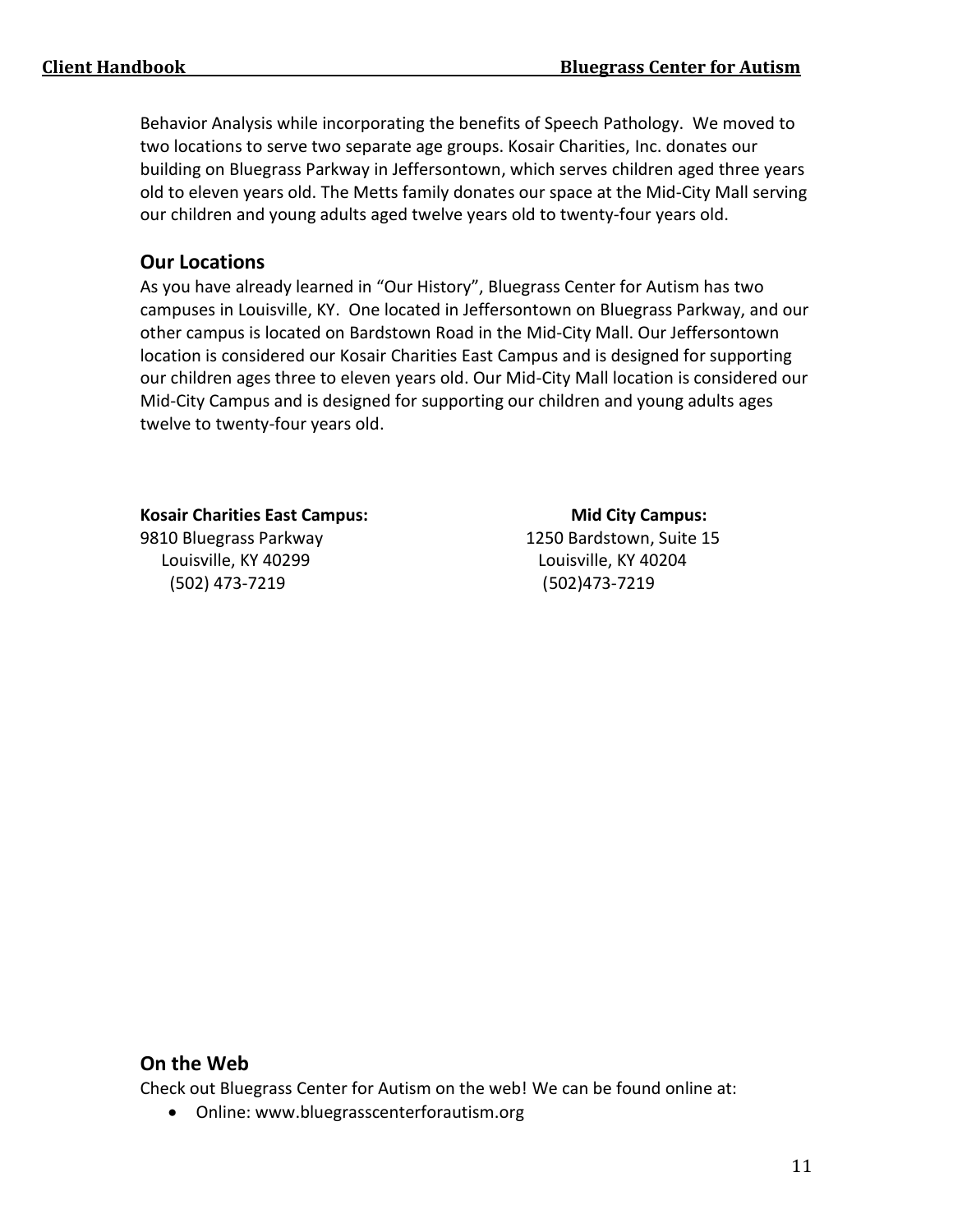• Facebook[: www.facebook.com/BluegrassCenterAutism](http://www.facebook.com/BluegrassCenterAutism)

Our *Calendar* is at the bottom of our Facebook page, click on "*for Current Students"* or if viewing this handbook online click on the link below.

[http://bluegrasscenterforautism.org/wp-content/uploads/2019/02/2019-2020-BCA-](http://bluegrasscenterforautism.org/wp-content/uploads/2019/02/2019-2020-BCA-Calendar.pdf)[Calendar.pdf](http://bluegrasscenterforautism.org/wp-content/uploads/2019/02/2019-2020-BCA-Calendar.pdf)

#### **Office Hours**

Bluegrass Center for Autism Administrative staff are available Monday-Friday 8am-4pm Center Based Clients receive services Monday-Thursday 9am-3:30pm and on Fridays until 1:30pm. Early Care Services are available as early as 7:30am at each campus, daily Direct Care Staff work 8am to 4pm Monday-Friday Community Based Clients schedules vary based on client/staff availability

Please visit our calendar at [http://bluegrasscenterforautism.org/wp](http://bluegrasscenterforautism.org/wp-content/uploads/2019/02/2019-2020-BCA-Calendar.pdf)[content/uploads/2019/02/2019-2020-BCA-Calendar.pdf](http://bluegrasscenterforautism.org/wp-content/uploads/2019/02/2019-2020-BCA-Calendar.pdf)

#### **Placement and Overview of Services**

Each center-based client is evaluated and assigned a treatment team and team number. Treatment Team includes Clinical Director (BCBA), as well as an additional Board-Certified Behavior Analyst, Speech Pathologist and at a minimum 2 Registered Behavior Technicians, as well as entry-level instructors. Team #'s are assigned so clients are directly cared for by staff assigned to that team. Team #'s are selected for clients based on age, communication style, social awareness and size. Staff rotate on a 30-minute basis to increase generalization of skill sets and decrease client/staff burnout rates. In the event, staff are not present for work, BCA utilizes the ability to move staff between teams to maintain treatment.

Community based clients are assigned a Behavior Analyst, who will work with parents and caregivers to establish learning readiness skills, improvement of daily life activities including but not limited to self-help skills, establishing and following routines, appropriate transitions and more.

Community based and Center based clients will both receive an initial assessment and evaluation. The assigned Behavior Analyst will complete a functional assessment of maladaptive behavior and complete a developmental assessment to determine language and learning strengths and weaknesses. Bluegrass Center for Autism utilizes the Assessment of Basic Language and Learning (ABLLS), PEAK Assessment, and Verbal Behavior Milestones Assessment (VB-MAPP) to design individualized programs for each client. When necessary BCA BCBA's are trained and capable of writing their own programs. All behavior and acquisition data are graphed daily and reviewed by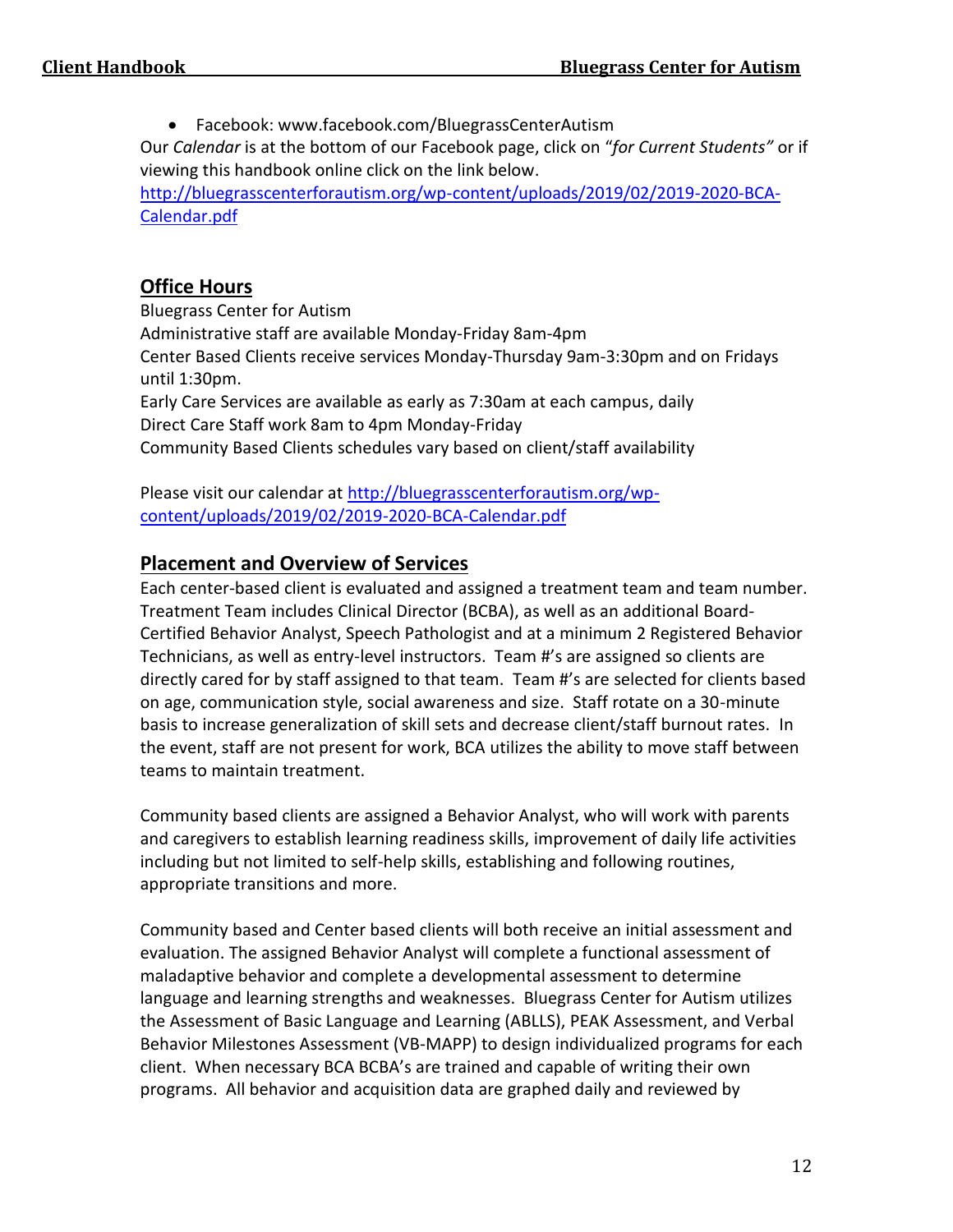treatment team at a minimum bi-weekly, in the center. Community based clients will have data graphed prior to the next scheduled session.

A typical daily schedule is comprised of direct instruction, discrete trial teaching and natural environment learning in individualized and group setting as determined appropriate by treatment team. Child specific schedules are created based on the needs of each child. Group times may include gross motor/fine motor activities, turn taking, conversational skills, learning to follow group instruction through daily circle time, music, etc. Community based clients will receive services based on client specific need and may vary.

Due to the intensive nature of either program, commitment to having your child present is imperative to progress. BCA provides a wonderful transition program when able to work with accommodating programs. If you should decide to change your child's schedule or cease services with BCA, please provide as much notice as possible in order to have a planned, successful transition.

#### **Parent/Guardian Involvement**

Your child's progress depends greatly on generalizing skills to the home and community. Therefore, active parent involvement is required for continued enrollment in our programs. Parent/Guardian Involvement will include but not limited to:

- Completing weekly "homework" designed by you and your Behavior Analyst. The homework will reflect skills your child is working on in the clinic and will be sent home at the beginning of the week/month dependent upon goal.
- Some children will also have "homework", it is the responsibility of the parent/guardian to be sure that the child completes their homework as assigned. Children turn in homework on daily basis.
- Center Based ONLY Attending or participating in monthly parent sessions with your child's assigned Program Coordinator, Speech Therapist or Lead Instructor either in person, via phone or video conference to review your child's progress, practice teaching skills you can use at home and answer any questions or concerns you may have. Other family members or caregivers are welcome during these meetings.
- Community Based ONLY Parents/caregivers must be present for each session. Parents will be required to begin and end each session with a review. When appropriate parents will actively participate in sessions.
- ALL parents/guardians/caregivers must attend at least 2 BCA offered large group parent trainings per year.
- ALL parents/guardians/caregivers will also be responsible for viewing parent trainings through Central Reach software when required.

*\*Failure to adhere to these guidelines can result in a loss of services.*

#### **Program Materials**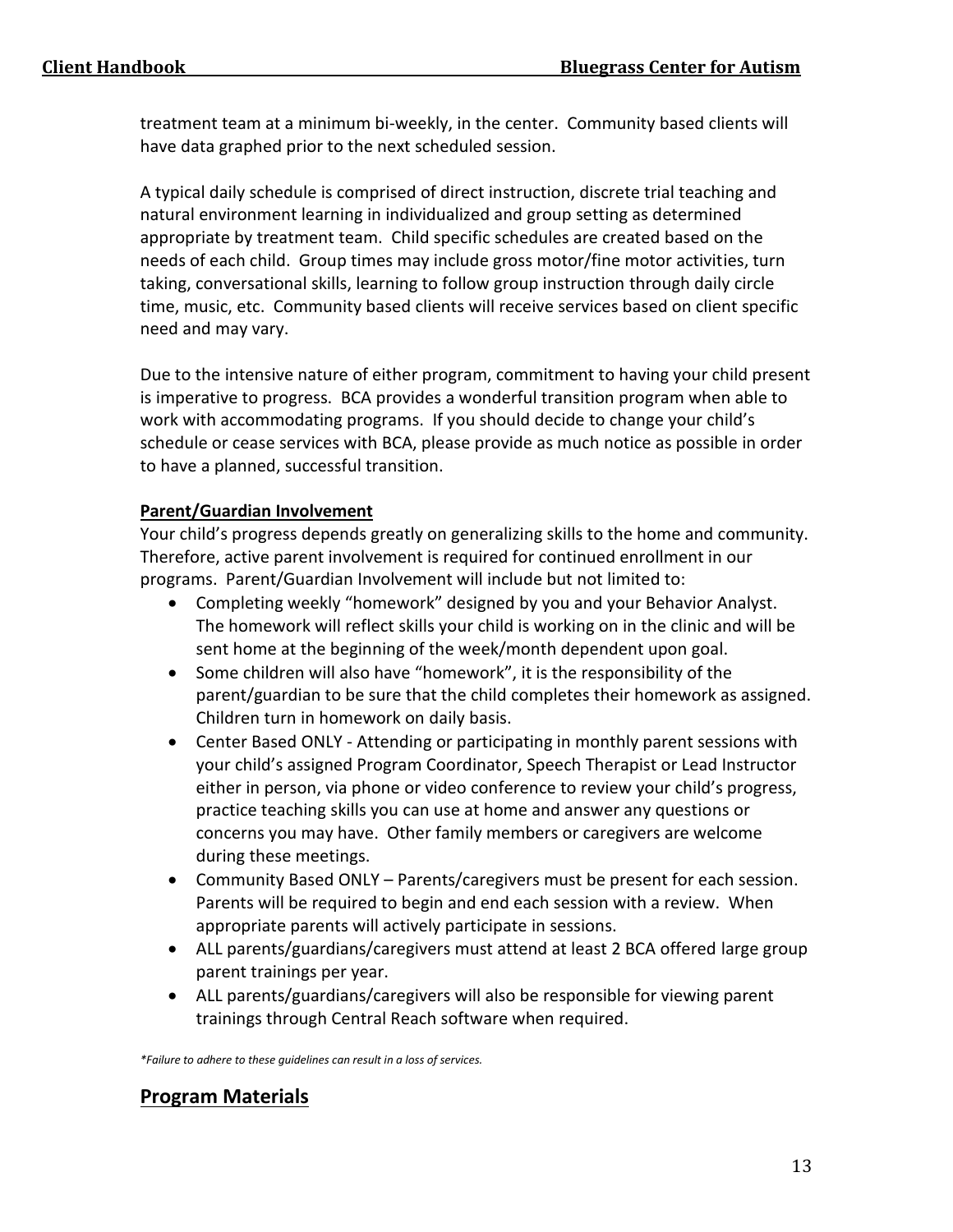Center Based Clients

- Will be responsible for sending in requested materials each year.
- Daily provide lunch and snacks
- Daily wipes and diapers (if needed)
- Change of clothes to keep at clinic
- Reinforcers
- Other items may be requested as needed
- Communication Devices on daily basis (charged)

Community Based Clients

- Provide 3 drawer storage unit
- Clipboard
- 1" binder
- 3" white binder
- 3" black binder
- 3" green binder
- Pencil Pouch
- Pack of highlighters
- Pencils
- Pens
- Reinforcers/snacks
- Teaching Materials as requested for programming

#### **Attendance/Punctuality**

Consistent attendance to the clinic and community sessions is crucial for your child's success. We require that clients have consistent attendance. If your child has prolonged absences without sufficient documentation to support medical necessity, BCA reserves the right to discontinue services.

Being punctual for drop-off and pick-up is important. Not only to keep a consistent schedule and expectations for your child but to not disrupt the learning of others and the expectations of the staff.

If your child is going to absent, late, or picked up early you must communicate this through text or email with your assigned Lead Instructor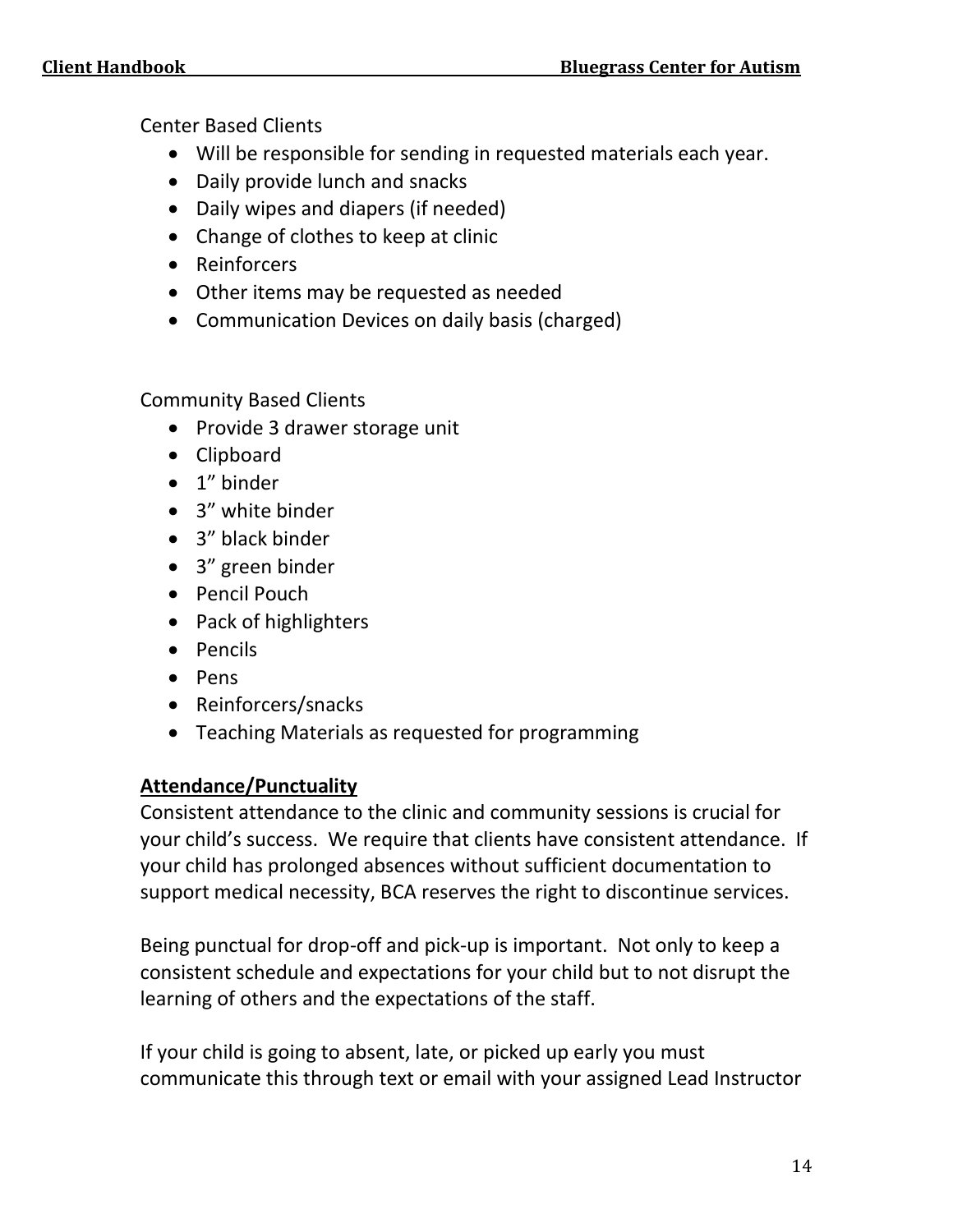and Program Coordinator. Drop off and pick up outside of the regularly scheduled hours should take place in the main lobby of each campus.

Please see payment policies and no-show fee policies to better understand consequences of missed sessions.

#### **No Show Fee Policy**

Bluegrass Center for Autism provides services on a 1:1 client/staff ratio. BCA schedules and pays their employees for hours worked. We do not dismiss employees when clients are not present. Insurance companies do not pay for missed appointments or days; these fees remain your responsibility. Anytime BCA is in operation and your insurance cannot be billed for services by BCA, you are ultimately responsible for paying the prompt pay adjusted fees. BCA operates in units for billing purposes. 1 unit  $= 15$  min of service.

- Current prompt pay adjusted fees
	- $\circ$  15 min/1 unit = \$6.21
	- $\circ$  1 hour/4 units = \$24.84
	- $\circ$  1 day of service (Mon-Thur) = \$161.46
	- $\circ$  1 day of service (Friday) = \$111.78
- Waived fees: 30.5 hours/122 units (one week of service) of missed time each calendar year will be waived before you will incur No Show Fees. Any missed time will be immediately applied to the 30.5 fee, once these hours are used the No Show Fees will be applied for missed time.
	- o Non-Center Based Services will receive the equivalent of one week of scheduled time waived each year. (ex. 8 hours scheduled a week, 8 hours waived for cancellations each year) Canceling without proper notification results in patient responsibility for services scheduled at prompt pay rate. Reoccurring cancellations can result in loss of services.
- Non-Billable Services
	- o Child is being served by an outside therapist (APT/KIDS Center), during BCA hours
	- o Child is sleeping (BCA staff always do their best to keep a child awake during BCA hours, at times this task is too difficult and BCA staff should let parents know and discuss best options. Regardless, BCA cannot bill insurance while a client is sleeping)
	- o Tardiness or Early Dismissal Arriving later than 9:10 begins incurring no show fees, as well as leaving prior to 3:20pm.

BCA reserves the right to adjust granting client's additional waived fees based on circumstance. The Campus Clinical Director and Billing Director will coordinate together to ensure all special requests or circumstances will be considered. The Executive Director will be involved if there are any disputes or disagreements and will make the final decision in these cases at their discretion.

Below are the guidelines for missed time that may be waived.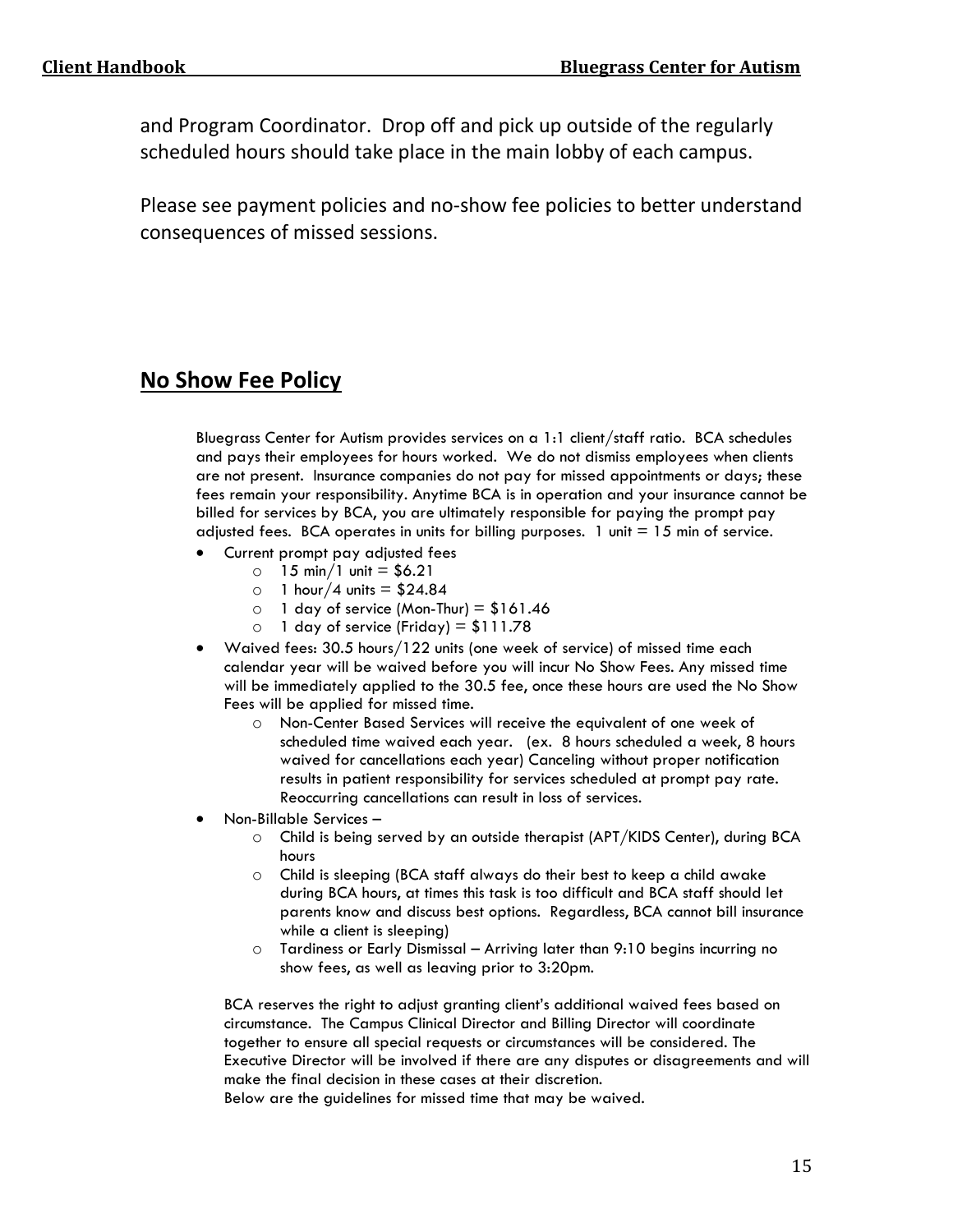- o Doctor's note on letterhead MUST be provided. The note MUST include the date of the appt, the procedure/service provided and any additional restrictions to returning to BCA services.
- o Services that are critical and outside of common services will be considered.
	- **■** Psychiatric Services, including re-eval
		- Specialists including but not limited to Neuro, Gastro, etc.
		- Services that are critical and require out of town travel.
		- Dentistry appts that are not primary cleanings or require sedation

*\*Please keep in mind that BCA is closed 8 weeks out of the year and try to plan your appointments in advance when you are able.* 

#### **Drop Off/Pick Up**

#### **BCA East Campus**

- Carpool begins promptly at 8:50am, Monday through Friday
- Carpool dismissal is promptly at 3:30pm, Monday through Thursday
- Carpool dismissal is promptly at 1:30pm, Fridays only
- Enter carpool from Bluegrass Parkway, via drive nearest the BCA signage
- You will receive carpool tags, please display them in the right corner of the windshield
- Pay attention and follow the directions of the person or persons directing carpool, pull all the way forward when asked
- Staff will bring your child to your vehicle, open the door and buckle
- STAY IN YOUR VEHICLE AT ALL TIMES
	- o If you feel you must get out of your vehicle to buckle your child or for any other reason, then you should exit carpool line and park.
- Keep conversations to a minimum during carpool. You are provided with contact information for all of the pertinent members of your child's team and you are free to contact them at any time.
- If anyone other than a parent is picking up your child, then you should notify the staff and let them know they will be asked to present proper identification
- Failure to pick your child up by 3:45pm results in an immediate fine of **\$100.00** o Repeated Offenders may suffer from a discontinuation of services

#### BCA Mid-City Campus

- Carpool begins promptly at 8:45am, Monday through Friday
- Carpool ends at 9:10, if you arrive after this you will need to walk your child into the building.
- Carpool dismissal is promptly at 3:30pm, Monday through Thursday
- Carpool dismissal is promptly at 1:30pm, Fridays only
- Carpool takes place on the Baxter Ave side of the mall.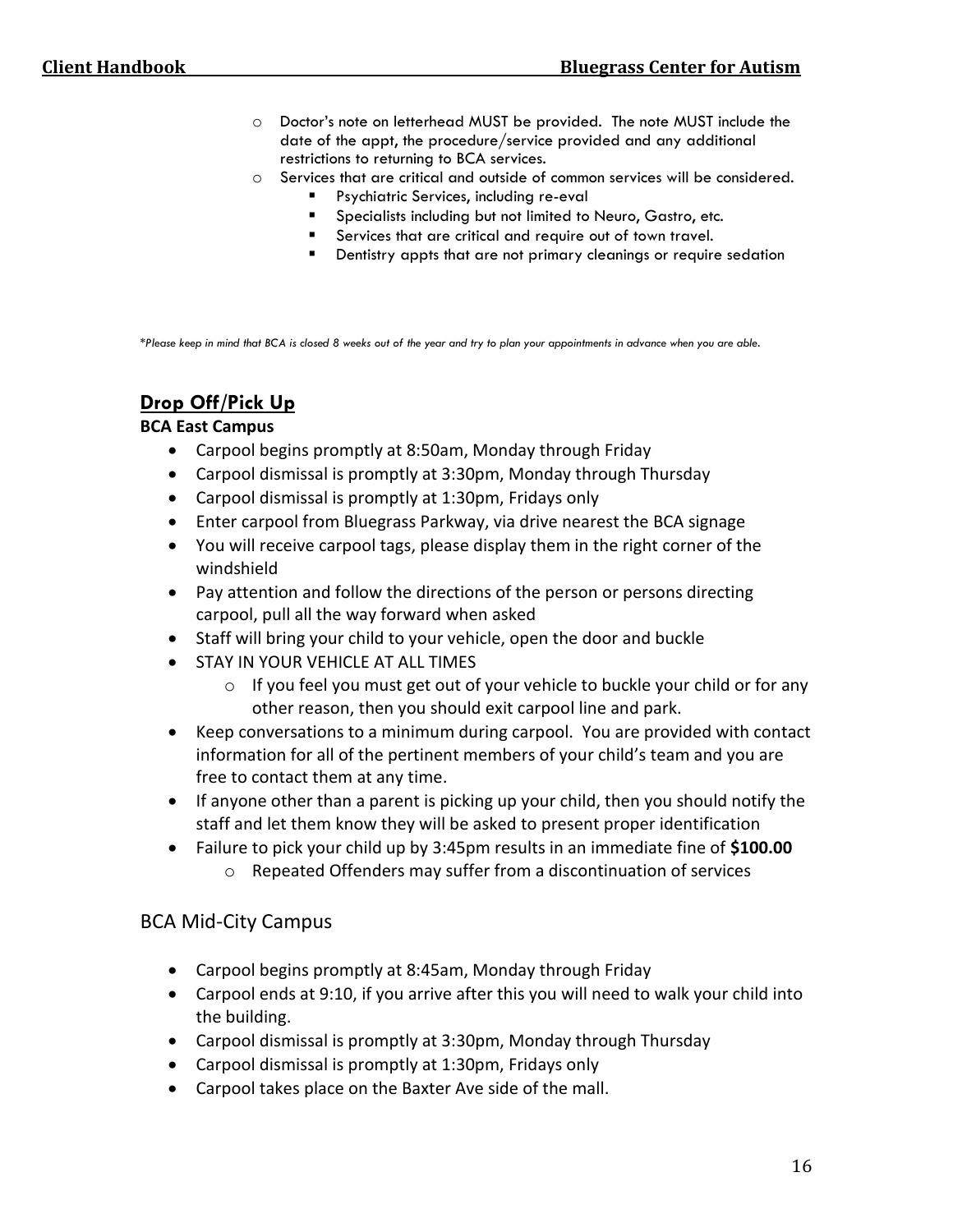- Passenger side door should be facing the Mall, this is to ensure the safety of learners and staff when entering or exiting a vehicle.
- Pay attention and please pull forward when other cars have moved.
- Please remember we share this space with other mall patrons.
- Staff will bring your child to your vehicle, open the door and buckle
- **STAY IN YOUR VEHICLE AT ALL TIMES** 
	- o If you feel you must get out of your vehicle to buckle your child or for any other reason, then you should exit carpool line and park.
- Keep conversations to a minimum during carpool. You are provided with contact information for all of the pertinent members of your child's team and you are free to contact them at any time.
- If anyone other than a parent is picking up your child, then you should notify the staff and let them know they will be asked to present proper identification
- Failure to pick your child up by 3:45pm results in an immediate fine of \$100.00
	- o Repeated Offenders may suffer from a discontinuation of services

### • **THANK YOU FOR YOUR COOPERATION! These rules are to keep carpool efficient and most of all for the SAFETY of YOUR CHILDREN and OUR STAFF!**

#### **Community/In-Home Services**

- Parents/caregivers should arrive to designated location at least 5min. prior to scheduled appointment.
- Parents/caregivers MUST be present during the session.
- Parents/caregivers should be ready and available for a recap of session at least 15minutes prior to the end of the regularly scheduled session.

#### **Medical Treatment**

- Center-Based Services
	- o Completion of Medical Distribution Form is required for any medication, including over-the-counter medication and supplements as well as ointments and creams.
	- o All medication must be stored in it's original container.
	- o All medications will be stored in a locked safe in a designated area at each campus.
- Community/in-home services
	- o Distribution of meds is only to be performed by parents/caregivers.
	- o Unless there is life saving medication that would need to be given in case of emergency (ex. Seizure meds, epi-pen)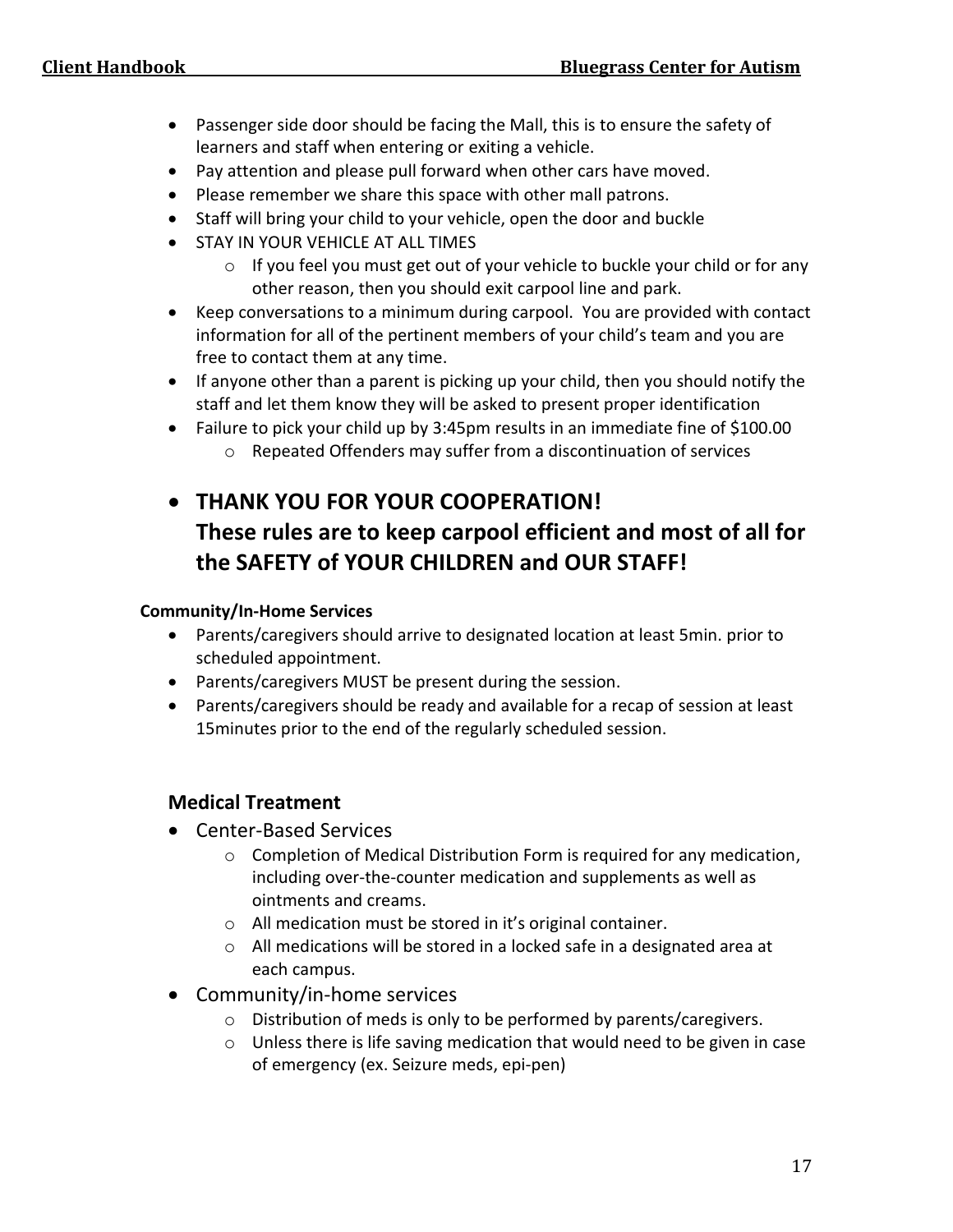#### **Diapering/Toileting Procedures**

#### **Diapering**

- All diapering will take place in the bathroom or at the designated changing table (for smaller children) of the center. The door will always be left open/cracked.
- The following supplies will be in the bathroom/changing area prior to diaper change.
	- o Client's diaper/pull-up
	- o Disposable wipes
	- o Protective gloves
	- o Plastic bags
	- o Disinfecting Solution/wipes
	- o Disposable changing pads or client's own changing pad provided by parent

#### **Toileting**

- Bathrooms in the clinics leave doors open/cracked at all times. Stall doors will be closed for privacy.
- Clients using the toilet may require different levels of prompting. Staff will assist client with the appropriate amount of prompts he/she requires.
- Staff will wear protective gloves if child requires the use of physical prompts.
- If the client is independent with toileting, staff will stand right outside until child is done. Staff will insure the client washes hands thoroughly.
- Staff will also wash hands thoroughly.

#### **Illness**

For everyone's well-being it is imperative to follow Bluegrass Center for Autism's illness policy. Illness spreads rapidly, even despite our best efforts to keep the center sanitized. BCA must ensure the well being of all staff and clients. We reserve the right to send a child home if we feel he/she is too sick to participate in the regularly scheduled programming. If you keep your child home for illness, please assure they are symptom-free for 24-hours prior to returning to the center or your community-based services. Please see the detailed illness policy below.

#### **Bluegrass Center for Autism Illness Policy**

- Parents and caregivers may not drop off children that are ill. In the event that a child becomes ill while in the care of the center, parents/caregivers will be contacted and the child must be picked up within 60 minutes.
	- $\circ$  If a parent cannot be reached within 30 minutes of their child becoming ill, the emergency contact will be called.
- Client may return once they have been free of vomiting, diarrhea or fever for at least 24 hours without medication.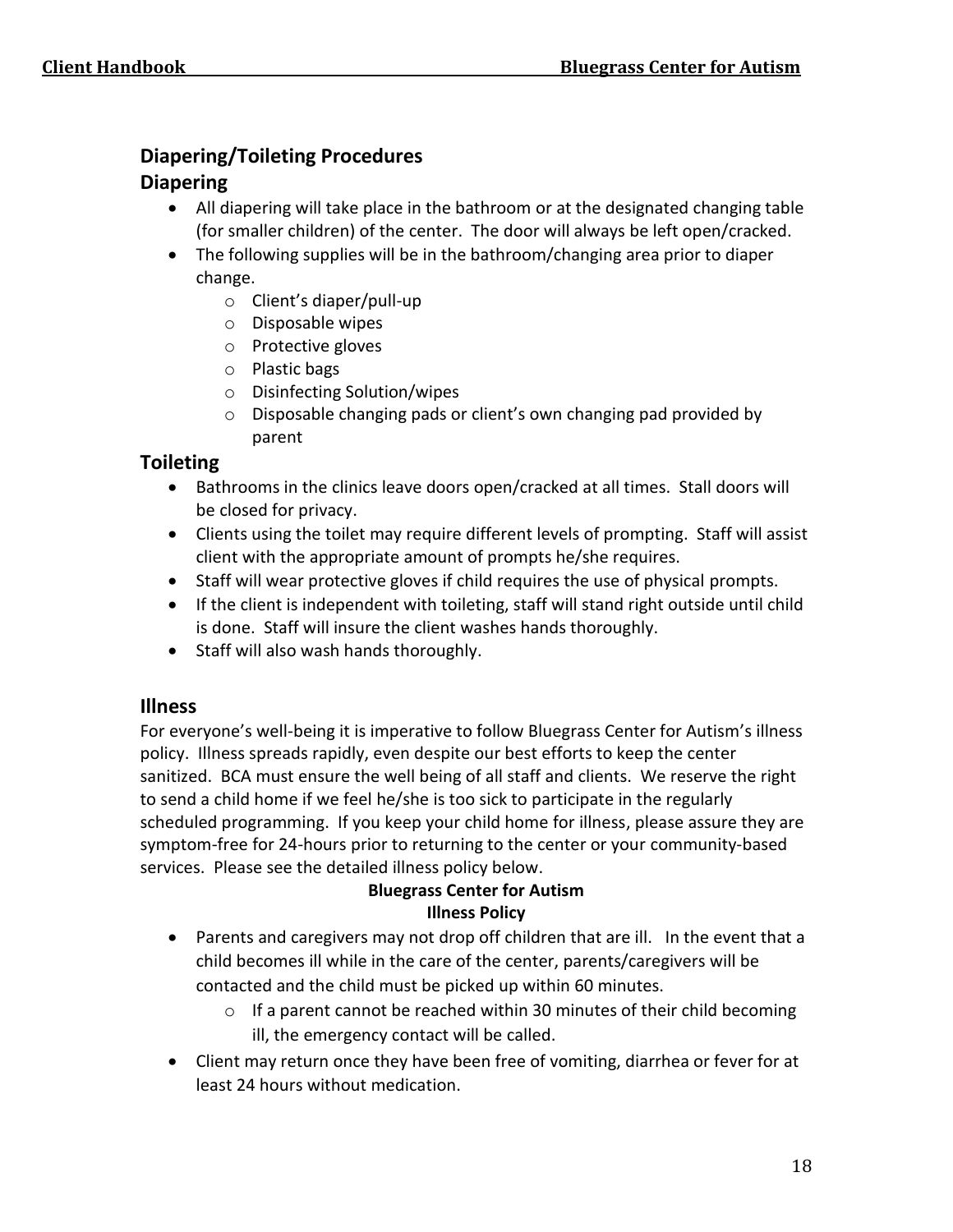• BCA may require a doctor's note at their discretion to admit children back into the care of the center after a child has been ill.

#### **Symptoms requiring removal of child from center:**

- Fever: Fever is defined as having a temperature of 100°F or higher taken under the arm, (a child needs to be fever free for a minimum of 24 hours before returning to school, that means the child is fever free without the aid of Tylenol®, or any other fever reducing substance.)
- Fever AND sore throat, rash, vomiting, diarrhea, earache, irritability, or confusion.
- Diarrhea: runny, watery, bloody stools, or 2 or more loose stools within last 4 hours.
- Vomiting: 1 or more times in a 24 hour period. Note: please do not bring your child if they have vomited in the night.
- Breathing trouble, sore throat, swollen glands, loss of voice, hacking or continuous coughing.
- Frequent scratching of body or scalp, lice, rash, or any other spots that resemble childhood diseases, including ringworm.
- Child is irritable, continuously crying, or is unable to participate in their regularly scheduled activities
- *Bluegrass Center for Autism staff are committed to keeping clients and environment free of illness. Handwashing and cleaning and disinfecting all areas occurs on a daily basis. In the event a campus experiences an epidemic of any kind, Bluegrass Center for Autism will instruct the cleaning crew to "deep clean".*

#### **Professional Development Days**

Several times throughout the year BCA is closed for staff development and training. These days are utilized to ensure that we are adhering to the guidelines set by the training requirements for Safe Crisis Management, First Aid, CPR, Child/Abuse and Neglect, and general update and review of implementation of ABA.

These days are scheduled in advance and marked on our calendars. Services to clients will not be performed on these days in the center nor home/community environment.

#### **Inclement Weather/Emergency Closings**

At times, emergencies such as severe weather, power failures, gas leaks, widespread illness, etc. can disrupt Bluegrass Center for Autism services. The decision to cease services will be made by the Executive Director and Clinical Director staff. If we should need to close for an emergency, weather-related or otherwise, we will provide as much notice as possible. We will communicate with you through email and Remind Text Alert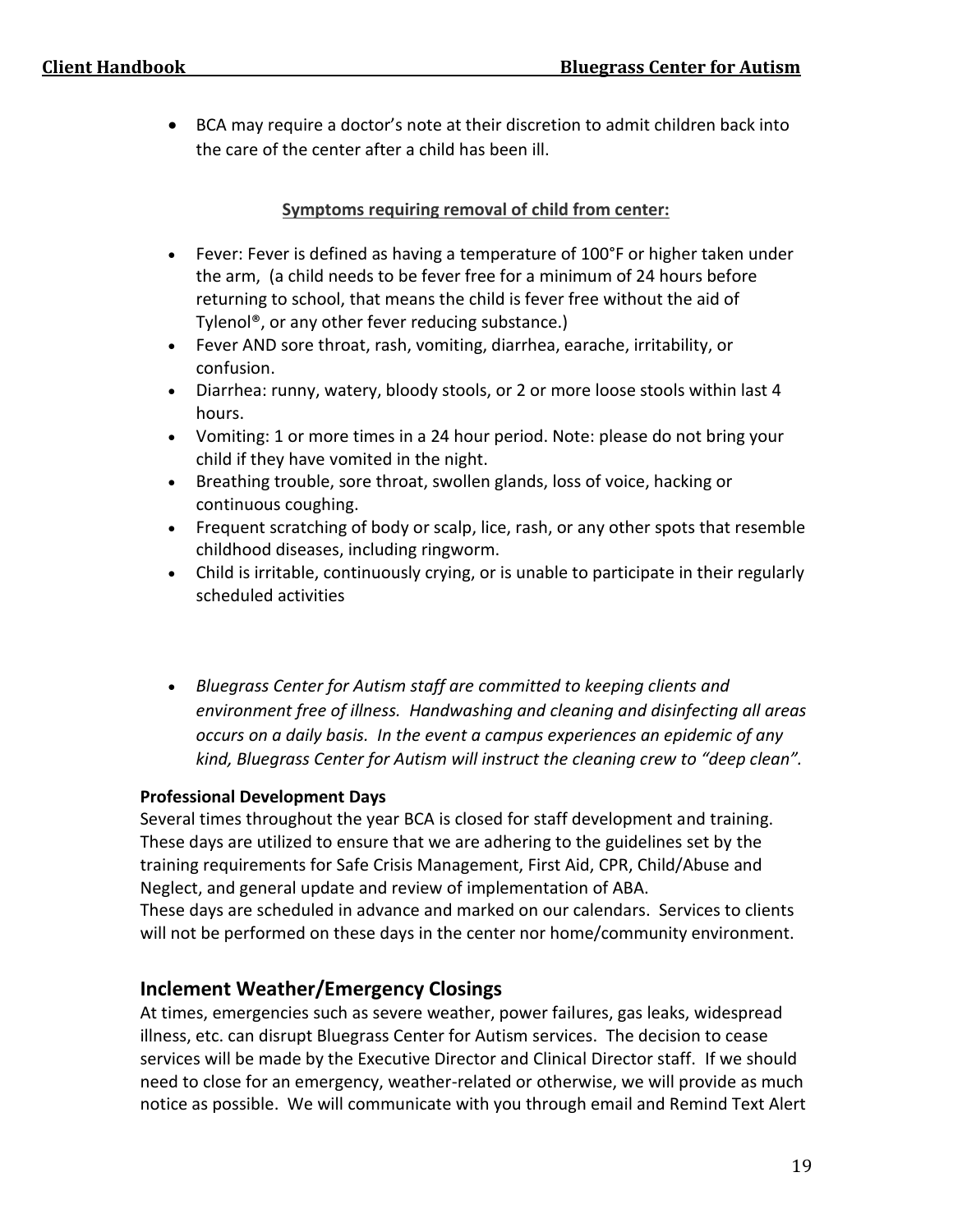Notification System. Upon registering to receive our services you will receive detailed information on how to sign up for the text alert system.

#### **Lunch/Snacks**

Bluegrass Center for Autism does not provide regular meals/snacks/drinks. All clients are asked to bring their own lunch/snacks, or money/credit card to purchase food if you are a Mid-City Mall location client. A refrigerator, freezer, microwave, toaster oven are available to store and heat edible items. If your child uses edibles as reinforcers we ask that you send these in bulk and we will store appropriately. Please be sure to report any special diets/allergies to Bluegrass Center for Autism in your registration packet. Personal Items

Bluegrass Center for Autism is not responsible for the loss, theft, or damage of personal property. Therefore, if an item is of significant personal or financial value, we discourage bringing the item of value to the clinic. The previous statement excludes communication/AAC devices. Each client does have their own cubby/locker space where personal items will be stored, such as additional clothing, extra snacks, etc.

#### **Controlled Substances**

For the safety of everyone, controlled and/or illegal substances are not permitted at Bluegrass Center for Autism.

#### **Tobacco Use**

Bluegrass Center for Autism is committed to providing a safe and healthy environment for team members, visitors, and clients. Smoking is allowed only in designated areas outside the building away from client view. The use of e-cigarettes and vape pens are prohibited on either campus. Furthermore, any related paraphernalia such as vape pens, e-cigarettes, etc. is prohibited on either premise. Violations of this policy may result in disciplinary action, up to and including discharge.

#### **Personal Values**

Your values and family beliefs are important to us. Please help us get to know your family by sharing what is important to you. This may include information such as family values, personal dreams and religious beliefs. During your initial meetings with your assigned team members is an appropriate time to discuss these personal items.

#### **Discipline and Behavior Intervention Process**

Bluegrass Center for Autism requires that Behavior Support Plans are developed for each client including target behaviors for decrease as well as increase. The Behavior Analyst responsible for writing the plan will be responsible for training all direct care staff, including speech therapists to implement the behavior protocol procedures and record data properly. Collection of data procedures will be outlined in the Behavior Support Plan. All Behavior Support Plans are reviewed with parent/caregivers and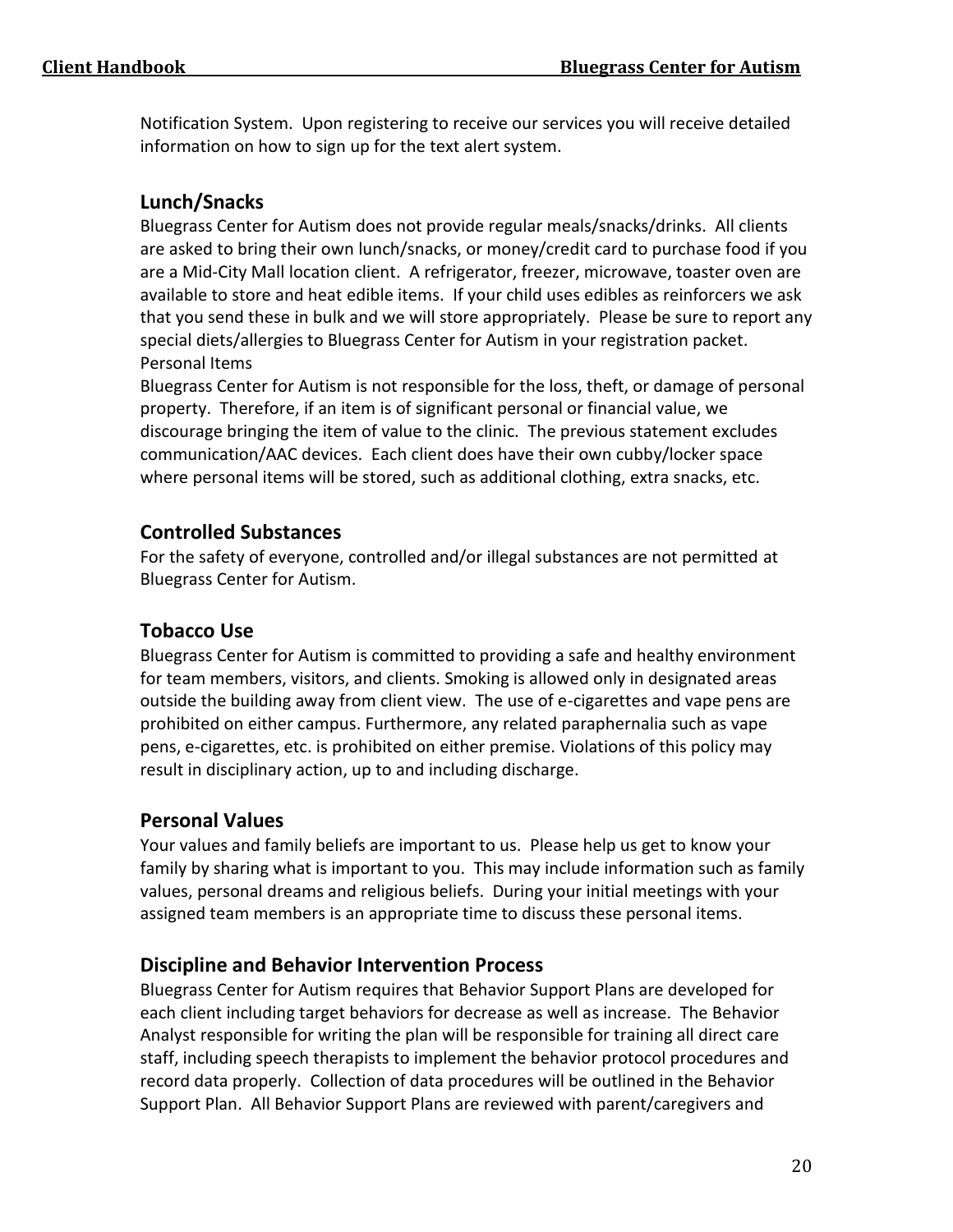signatures are required. All Behavior Support Plans must be approved by the Clinical Director of specific program.

Bluegrass Center for Autism favors proactive strategies such as replacement skill acquisition, environmental manipulations, communication training, discrimination training, etc. to promote appropriate behavior. When reactive strategies are necessary, BCA chooses the most effective but least restrictive interventions when possible.

- Minimally restrictive procedures may include time-out from reinforcement, privilege restriction, response cost (token economy), response blocking, corrective feedback/social disapproval ("stop", "no").
- Mildly restrictive procedures may include positive punishment or overcorrection procedures, guided compliance (physical guidance to complete a necessary activity).
- Bluegrass Center for Autism recognizes that some clients require Behavior Support Plans that include the use of physical restraints in order to maintain safety. If this is the case the procedures will be explained and you will be asked to sign off on the use of these procedures. Bluegrass Center for Autism trains with and implements the Safe Crisis Management techniques, through JKM Training, Inc. BCA employs a JKM certified SCM instructor in order to train all staff.
- Initial staff trainings are 3 days long and then quarterly reviews take place. All clients are asked to sign the SCM waiver form upon receiving initial services. These safety procedures are guaranteed to only be implemented under absolutely necessary conditions. If a client requires these procedures to be used on a regular basis, due to the severity target behavior, it will be written into the Behavior Support Plan, it will be documented and parents will be notified.

#### **Visitors**

To provide for the safety and security of clients and team members and our facilities, only authorized visitors are allowed in non-public areas of our facilities. Restricting unauthorized visitors helps maintain safety standards, protects against theft, ensured security of equipment, protects confidential information, safeguards team member welfare, and avoids potential distractions, and disturbances. Because of safety and security reasons, family and friends of team members are discouraged from visiting. Visitors and clients alike should be accompanied by a team member at all times when accessing non-public areas of our facilities.

We ask that all visitors enter the building through the main lobby at each campus. Visitors are to wait in the lobby until the designated staff member to their appointment meets them in the lobby to escort them through the building.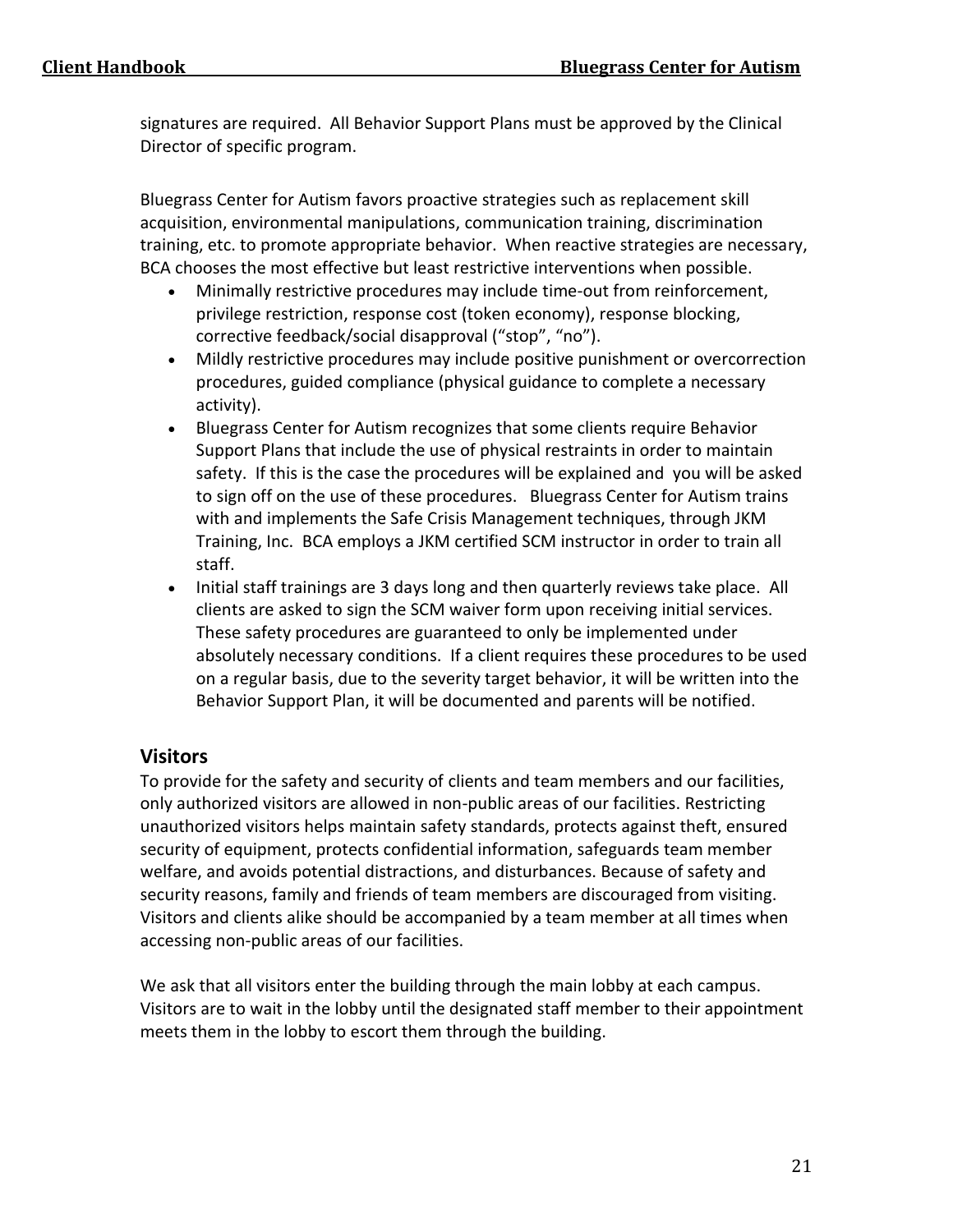Should parents/caregivers want to observe a session with of their child they will be asked to video conference to view session while seated in a BCA office with the assigned Behavior Analyst to explain and answer questions as they view the therapy session.

#### **Communication**

Communication is important to us and key to a successful experience with BCA. The direct care staff and your child (when appropriate) will complete a "Daily Log" that will review their progress throughout the day. This will make note of any significant concerns and/or praises.

Mass communication occurs at a minimum on a weekly basis through the Monday "Weekly News" from the Executive Director. This includes events, updates and general information for all clients and community supporters.

#### **Emergency Action Plans**

Each of our campuses has emergency procedures for severe weather, power outages, and fire, which are established for everyone's safety. These emergency action plans will be discussed during your orientation period and posted within each facility. Periodic refresher sessions, including evacuation drills, will be administered at each campus. It is your responsibility to be familiar with your campuses emergency procedures and to follow the direction of your supervisor(s) during all emergencies.

The safety and wellbeing of our staff and the children entrusted to their care is of utmost importance. It is critical that each and every individual is accounted for at all times. This is especially true when caring for children during emergency drills, or under the threat of real emergencies.

#### **Social Media**

As a multi-faceted Agency with outreach across the state of Kentucky, Bluegrass Center for Autism has a great number of audiences and stakeholders with which it communicates. In an effort to maintain a presence in front of as many audiences as possible, we use social media to expand and strengthen our communication.

For unity and clarity, Bluegrass Center for Autism will maintain a Facebook account that will be managed by the development director. These accounts will provide information on our services, locations and events. Other than these accounts, there should be no other accounts, profiles or events for Bluegrass Center for Autism on Facebook, Instagram or any other social media sites.

Clients will sign media release forms and are able to dictate if/how their child's picture may be used. Clients, parents and caregivers are asked not to "friend" Bluegrass Center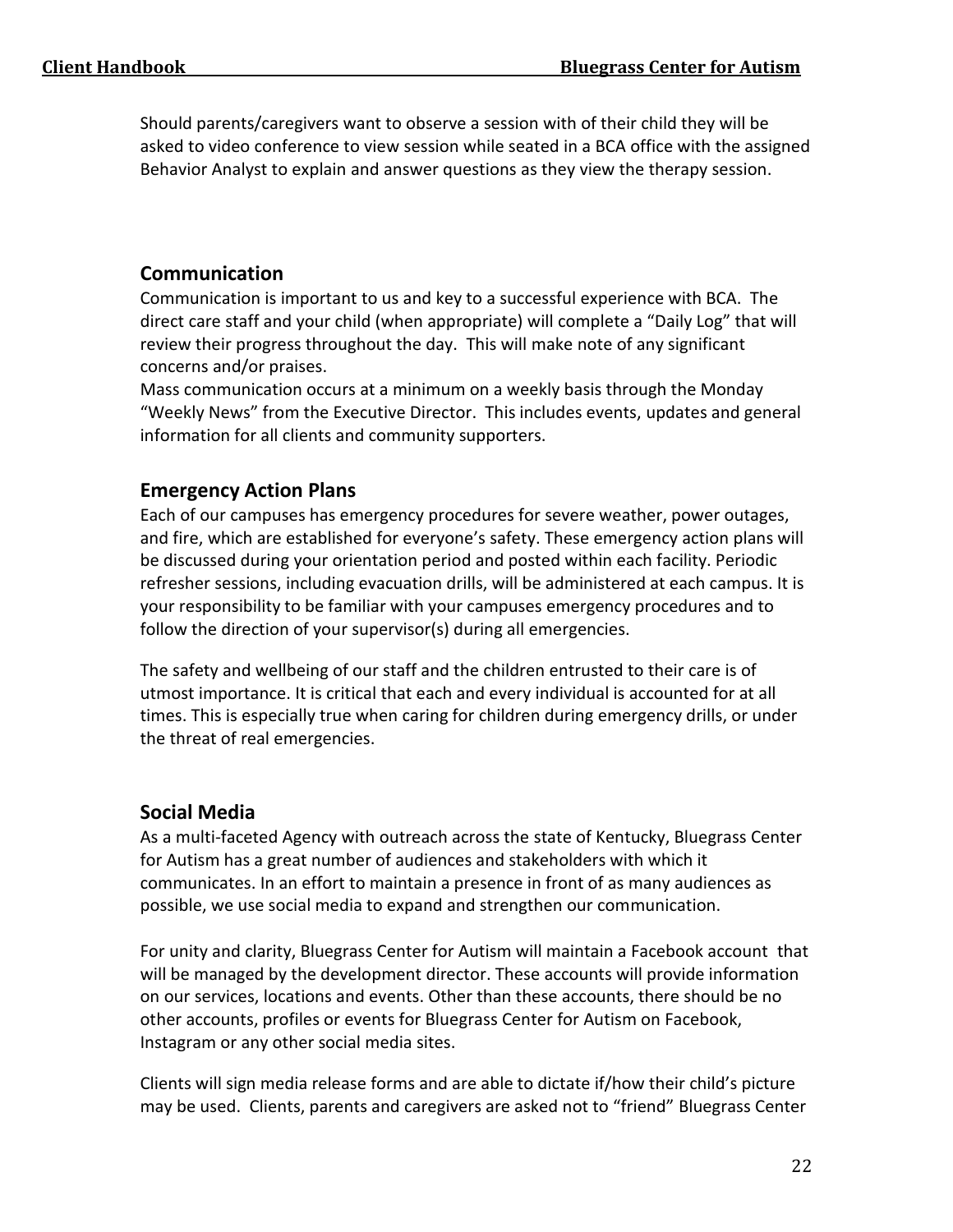for Autism employees as employees are instructed not to "friend" clients, parents and caregivers for their personal accounts, as well. Team Members and are welcome to mention Bluegrass Center for Autism as their employer and clients may reference Bluegrass Center for Autism as their ABA provider on their personal social media accounts such as Facebook, Twitter, Instagram, LinkedIn, etc. However, they should refrain from any remarks (disparaging or not) about the company in posts, blogs, etc.

#### **Team Member and Client Relationships**

While Bluegrass Center for Autism does not wish to interfere with the personal life of its team members, certain types of relationships may interfere with the Agency's interests. Therefore, dating between team members is strongly discouraged. To prevent unwarranted harassment claims, confidentiality lapses, uncomfortable working relationships, morale concerns among other team members and even the appearance of impropriety, managers and supervisors of the Agency are strictly prohibited from engaging in consensual romantic or sexual relationships with any team member of Bluegrass Center for Autism. Additionally, after-hours relationships with clients or parents/family members of clients are strongly discouraged. If you have any questions concerning the intent of this policy or its application to any existing or contemplated relationship, please consult the Executive Director or Human Resources Department. All such inquiries will be treated confidentially and consistently.

#### **Confidential Information and HIPAA**

It is the responsibility of all Bluegrass Center for Autism team members to safeguard sensitive Agency information. Sensitive information is defined as health & healthcare information, methods & concepts, data documentation, client lists & records, donor info, personnel & confidential records, marketing, accounting, pricing or salary information, business plans & strategies, negotiations & contracts, and all other items originated by the Agency. Unless otherwise identified by management, staff assume that all such information is confidential.

Bluegrass Center for Autism is a covered entity as defined by HIPAA; and, in addition, we maintain health care insurance and related plans that are subject to HIPAA requirements. Therefore, HIPAA privacy and security provisions will apply to protected health information (PHI) maintained by the Agency.

HIPAA regulations will be followed in administrative activities undertaken by assigned team members when they involve PHI in any of the following circumstances: health information privacy, health information security and health information electronic transmission. As stated above, the Agency will consider any breaches in privacy and confidentiality extremely serious, and will result in corrective action, up to and including discharge.

Questions regarding HIPAA policy provisions should be addressed to the Billing Team and Executive Director. Agency records that are governed by this policy are maintained for a period relative to each specific record's requirement, and when the maximum retention period has passed, the records will be subject to the Agency's policy for completed record destruction.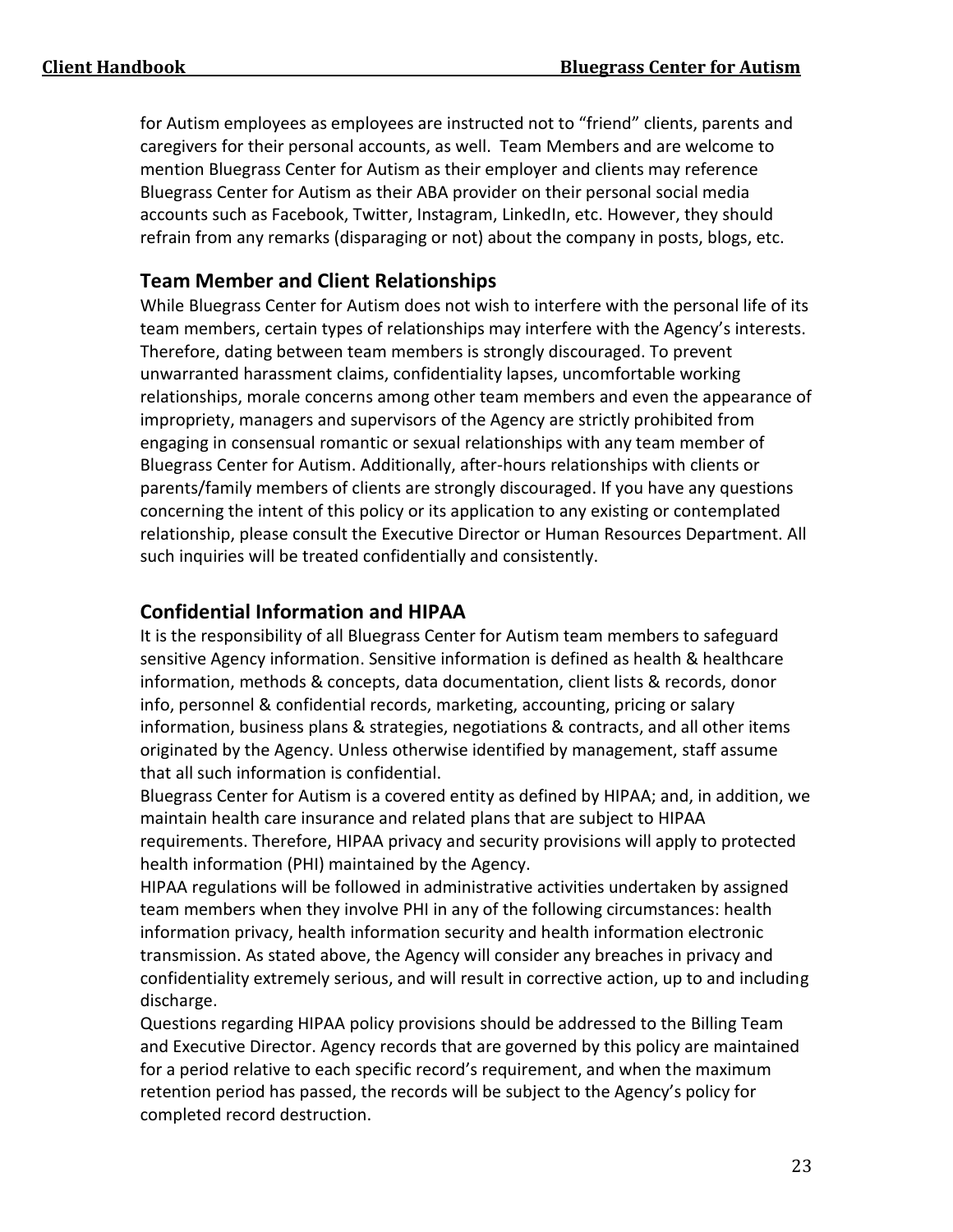#### **Hazard Communication**

We support OSHA Hazard Communications standards, which require employers to educate their workers on workplace chemical hazards and chemical labeling. Our Hazard Communication Program provides staff with information and training regarding the hazards of certain chemicals you may come in contact with, and how to avoid these hazards. Team members who work with chemicals as part of their jobs will receive specifically designed training on our hazard communication program.

#### **CPR and First Aid**

CPR and First Aid Training is required for designated staff that provide direct care to clients and who could potentially be faced with situations that require these skills. Training topics to be discussed may include, but are not limited to, recognizing the onset of emergencies, the use of personal protective equipment (PPE), self-protection prior to providing care to another, rescue breathing, and injury treatments to wounds. Additionally, refresher training and on-going recertification training are standards in these areas.

#### **Bloodborne Pathogens**

Bloodborne Pathogens are pathogenic microorganisms found in human blood or body fluids, which may cause diseases in humans. These "pathogens" include the Hepatitis B Virus (HBV), the Hepatitis C Virus (HVC), and the Human Immunodeficiency Virus (HIV). OHSA requires employers to educate staff on health risks caused by blood or bodily fluid exposures.

We provide Blood borne Pathogen training to all team members and specific training to those team members who are most at risk for coming in contact with these microorganisms. This training is designed to protect you from possible exposures during the performance of your job duties or when assisting in an accident/injury situation.

#### **Complaints and Concerns**

Any problems, questions or complaints related to the care of your child should be discussed with the Clinical Director of the campus or program where your child is assigned. If your assigned Clinical Director is unable to resolve or if you are not satisfied with their response, then you should reach out to the Executive Director.

Clinical Directors of each campus are also the Ethics Officers of Bluegrass Center for Autism. If you have a formal complaint, you will need to complete the Ethics Violation Form, which they can provide to you and submit. As Ethics Officers, the complaint will be reviewed and proper action will be taken.

Any problems, questions or complaints related to BCA billing practices or your statement should be directed to the Billing Director. If the Billing Director is unable to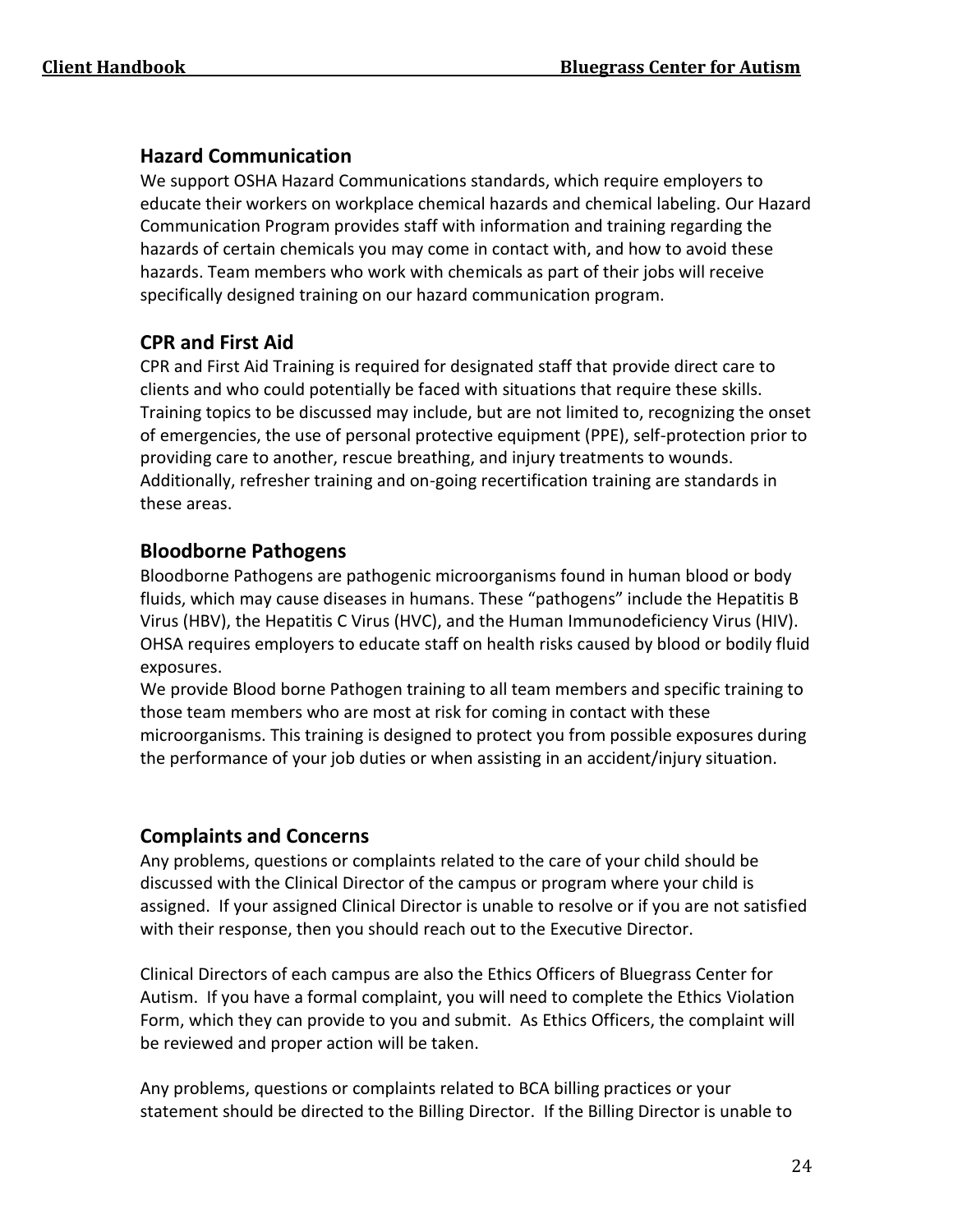resolve or if you are not satisfied with their response, then you should reach out to the Executive Director.

#### **Statement of Non-Discrimination**

Bluegrass Center for Autism does not discriminate in enrollment opportunities because of race, color, religion, sex, national origin, age or disability.

#### **Reportable Incidents**

Employees of Bluegrass Center for Autism are mandatory reporters if they suspect that a child has been physically, emotionally, or sexually abused, neglected or is in danger of harm. Kentucky law requires anyone who suspects abuse or neglect to report it to authorities.

#### **Discontinuation of Services**

A client may choose to discontinue services at any time. This may be done by contacting a Clinical Director and or Executive Director. Clients will be held responsible for any fees incurred up until the last date of service.

There are times when Bluegrass Center for Autism may choose to discontinue services, based upon the inability to meet the client's needs or attendance issues. Examples may include, but are not limited to, ongoing medical that cannot be managed by BCA employees, ongoing medical issues that prohibit the client from participating in regularly scheduled activities; clients behavioral needs that do not have sufficient Behavior management services to provide enough support; behaviors that pose a safety risk to others; chronic tardiness or absence more than 20% of scheduled hours; lack of participation or follow through from parents/caregivers; and failure to abide by BCA payment policies.

In the event, that Bluegrass Center for Autism has concerns about the ability to meet a client's needs, the following procedures to develop a plan are put into place.

- The supervising BCBA will address concerns with the Clinical Director to develop a plan to resolve any concern. Additional training of all direct care staff, as appropriate.
- The supervising BCBA will contact the Parent/Caregiver to report any concerns and discuss ideas for improved supports and/or plan to resolve the concern. Additional training of direct care staff may be provided.
- A team meeting will be called to develop a plan to resolve concerns. At this time, the client may be placed on probationary status. This will include a specific plan of action for resolution. Team meetings will be required every 30 days until the issue of concern is resolved. Continued issues during this probationary period may result in immediate discontinuation of services.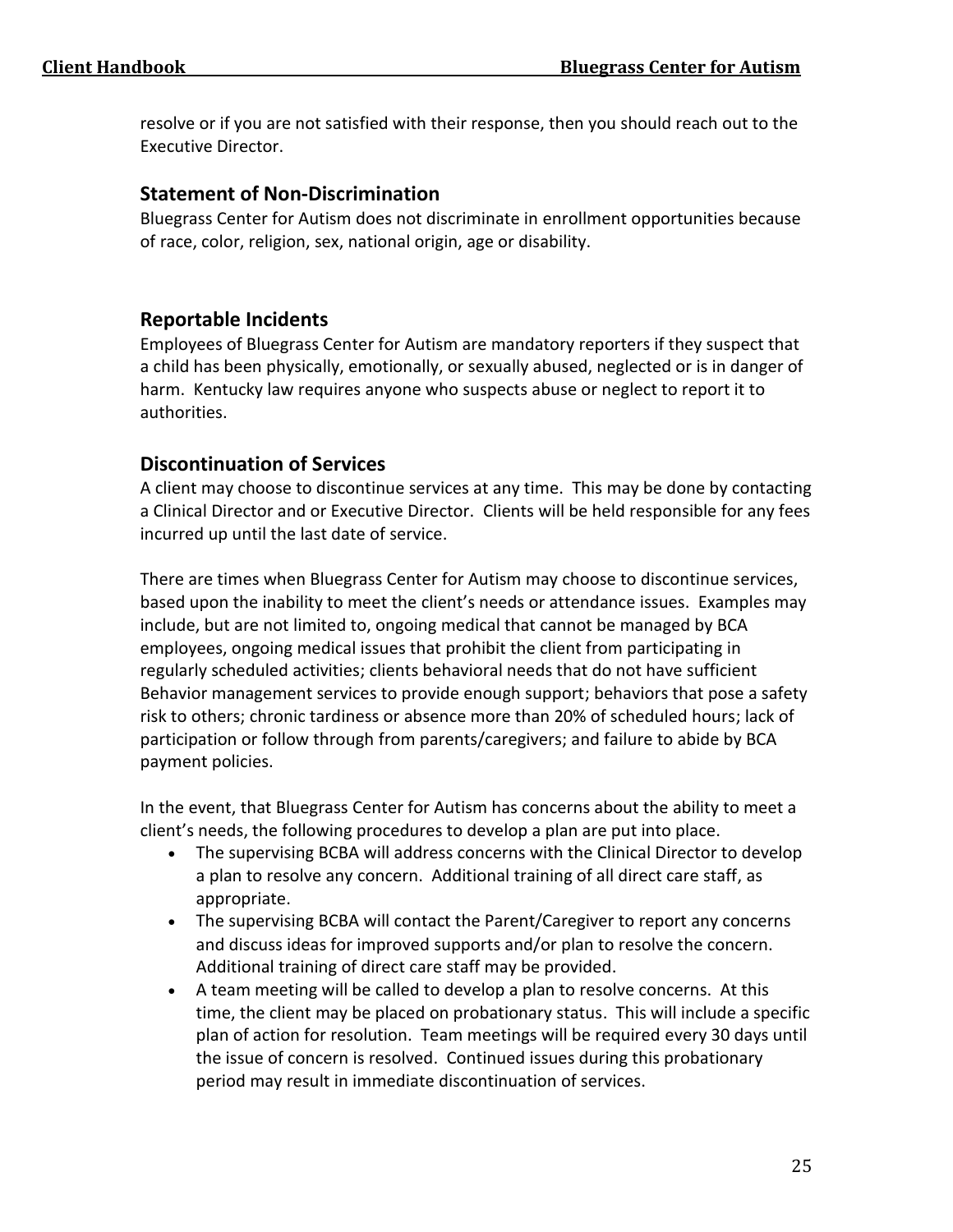• If the concerns are related to financial obligations to BCA, the Billing Director will contact the responsible parties. Payment plans will be offered, in the event that responsible parties do not abide, services may be discontinued.

Although every effort will be made by Bluegrass Center for Autism to resolve any concerns, there may be circumstances where Bluegrass Center for Autism will have to discontinue services immediately. Examples that would lead to immediate termination of services may include severe injury to self or others, excessive property damage, medical care beyond the scope of practice for BCA staff, insufficient budget for services, or illegal activity demonstrated by client or parent/caregiver.

#### **A Final Word**

Once again, while Bluegrass Center for Autism wants to provide you with as much insight as possible, we realize we cannot cover every possible situation or opportunity. The policies, programs and procedures described here are simply guidelines and are presented in summary form, as a matter of information only. If questions arise about how they are applied, final decisions regarding interpretation rests with Bluegrass Center for Autism's leadership team. We also reserve the right to modify or change any of these guidelines or other policies or procedures at any time. When changes do occur,